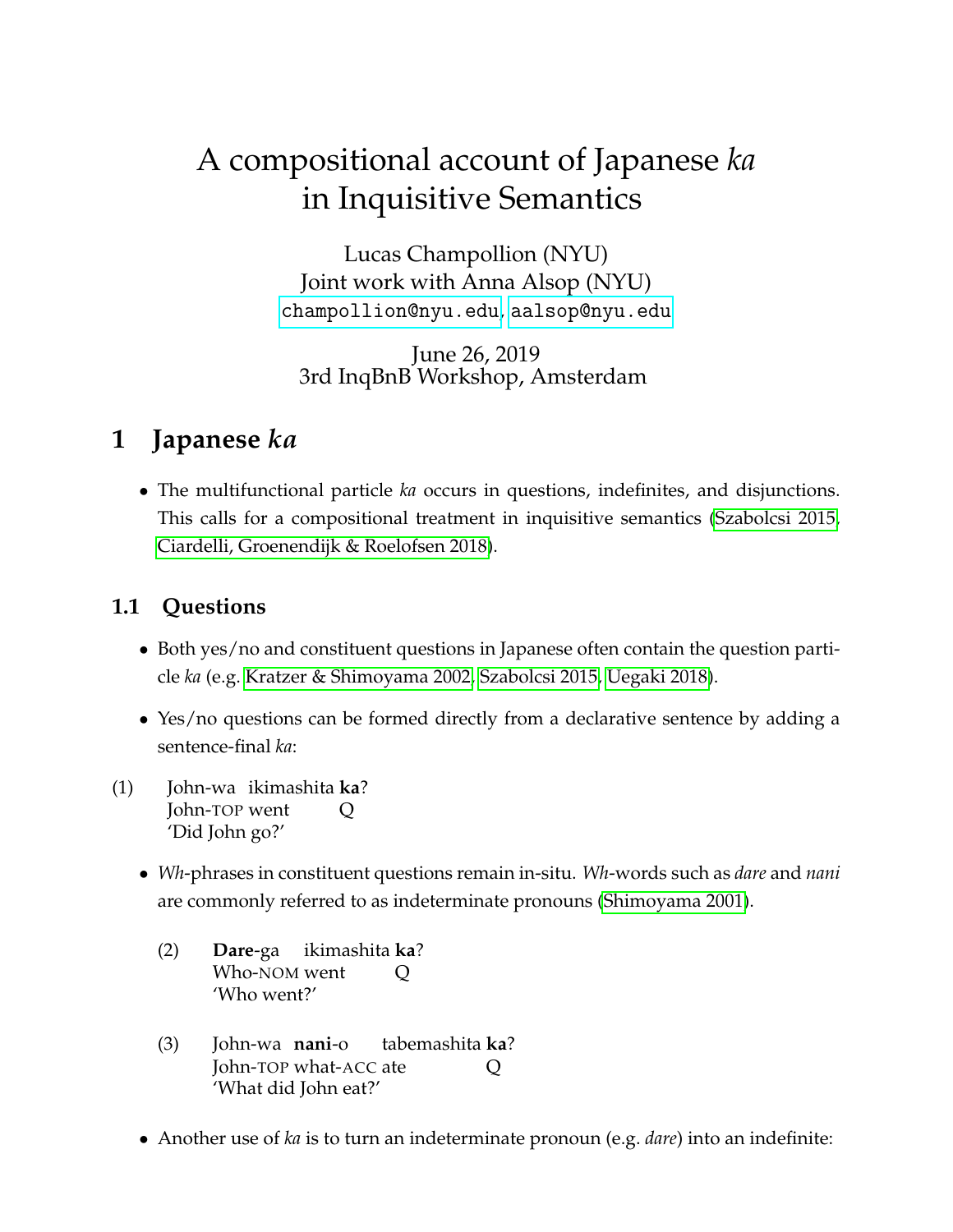#### **1.2 Indefinites**

- (4) **Dare**-**ka**-ga who-INDEF-NOM went ikimashita. 'Someone went.'
- *ka* is also used to mark the disjuncts of a disjunction:

### **1.3 Disjunctions**

- (5) John-**ka** Mary-**ka**-ga John-DISJ Mary-DISJ-NOM went ikimashita. 'John or Mary went.'
- The only inquisitive semantic treatment so far is [Szabolcsi \(2015\),](#page-25-0) which is ambitious in its scope but does not provide a compositional account.
- [Uegaki \(2018\)](#page-25-1) is a unified compositional account but uses alternative rather than inquisitive semantics.
- Alternative semantics is well known to interact poorly with binding [\(Shan 2004\)](#page-25-3), while inquisitive semantics presents no such problems [\(Ciardelli, Roelofsen & Theiler](#page-24-2) [2017\)](#page-24-2).
- Here we provide novel evidence that *ka* is able to long-distance bind indeterminates, and present a compositional account.
- For illustration, we first couch our account in classical predicate logic, and switch to inquisitive semantics in the second part.

## **2 Long-distance binding of indeterminates by** *ka*

• We start by focusing on the nature of the relationship between question-forming *ka* and indeterminates.

### **2.1** *Wh***-Locality Effects**

• *Wh*-phrases in Japanese have been said to scope outside of islands, e.g. complex noun phrase island in [\(6a\),](#page-2-0) adjunct island in [\(6b\).](#page-2-1)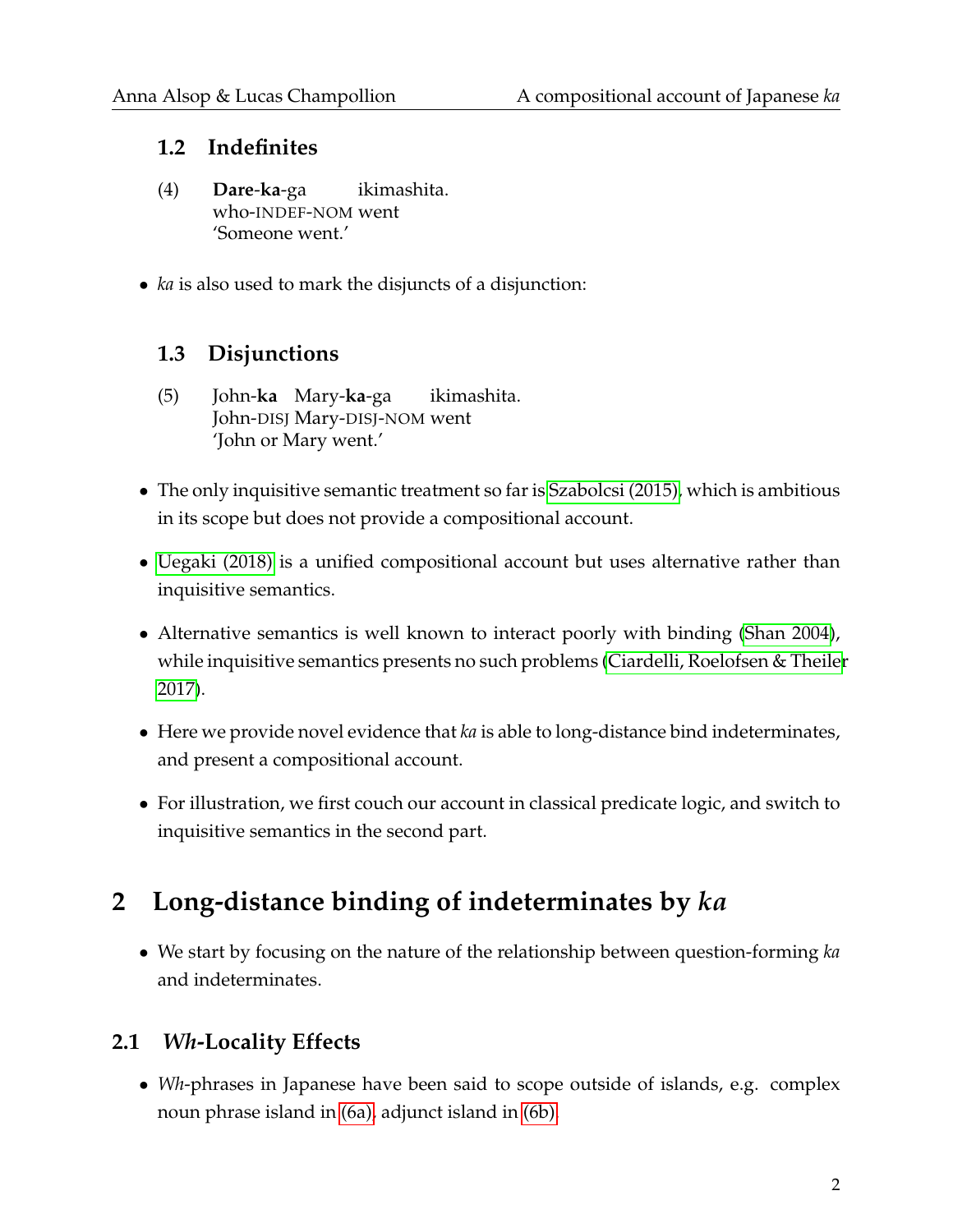- <span id="page-2-1"></span><span id="page-2-0"></span>(6) a. Taro-wa [**dare**-ga katta mochi]-o Taro-TOP who-NOM bought rice.cake-ACC ate tabemashita **ka**? Q 'Who is the x such that Taro ate rice cakes that x bought?'
	- b. Taro-wa [**dare**-ga kita-kara] Taro-TOP who-NOM came-because left kaerimashita **ka**?  $\overline{O}$ 'Who is the x such that Taro left because x came?' (Adapted from [Shimoyama \(2001\)\)](#page-25-2)
	- This poses problems for theories that assume in-situ *wh*-phrases covertly move to Spec, CP (e.g. [Lasnik & Saito 1990,](#page-24-3) [Hoji 1985;](#page-24-4) see also [May 1985\)](#page-25-4).
	- But it has been claimed that *wh*-phrases resist scoping out of *wh*-islands [\(Nishi](#page-25-5)[gauchi 1986,](#page-25-5) [Shimoyama 2001,](#page-25-2) [2006,](#page-25-6) [Watanabe 1992\)](#page-25-7).
	- The following judgment is from [Shimoyama \(2006\):](#page-25-6)
- (7) Taro-wa [Yamada-ga **dare**-ni **nani**-o Taro-TOP Yamada-NOM who-DAT what-ACC sent okutta **ka**] tazunemasita **ka**? Q asked Q
	- a. 'Did Taro ask what Yamada sent to whom?'
	- b. ?\*'Who*x* did Taro ask what Yamada sent to x?'
	- c. \*'What*x* did Taro ask to whom Yamada sent x?'
	- d. ?\*'Who*x* did Taro ask whether Yamada sent what to x?'
	- [Shimoyama \(2006\)](#page-25-6) takes the scope of Japanese *wh*-phrases to be limited by *wh*islands but by no other islands.
	- This motivates her to adopt an alternative semantics analysis [\(Hamblin 1973,](#page-24-5) [Rooth](#page-25-8) [1985\)](#page-25-8), which interprets *wh*-phrases in-situ.
	- The alternatives introduced by a *wh*-phrase are propagated up until C. After C, the alternatives cannot be accessed by a higher clause.

### **2.2** *Wh***-Locality is Not a Hard Constraint**

- [Shimoyama'](#page-25-6)s theory is designed to rule out a matrix scope interpretation of a *wh*phrase in an embedded question.
- <span id="page-2-2"></span>• But the matrix scope reading is attested, in contradiction to the generalization above: (e.g. [Richards 1997,](#page-25-9) [Hirotani 2003,](#page-24-6) [Kitagawa 2005\)](#page-24-7).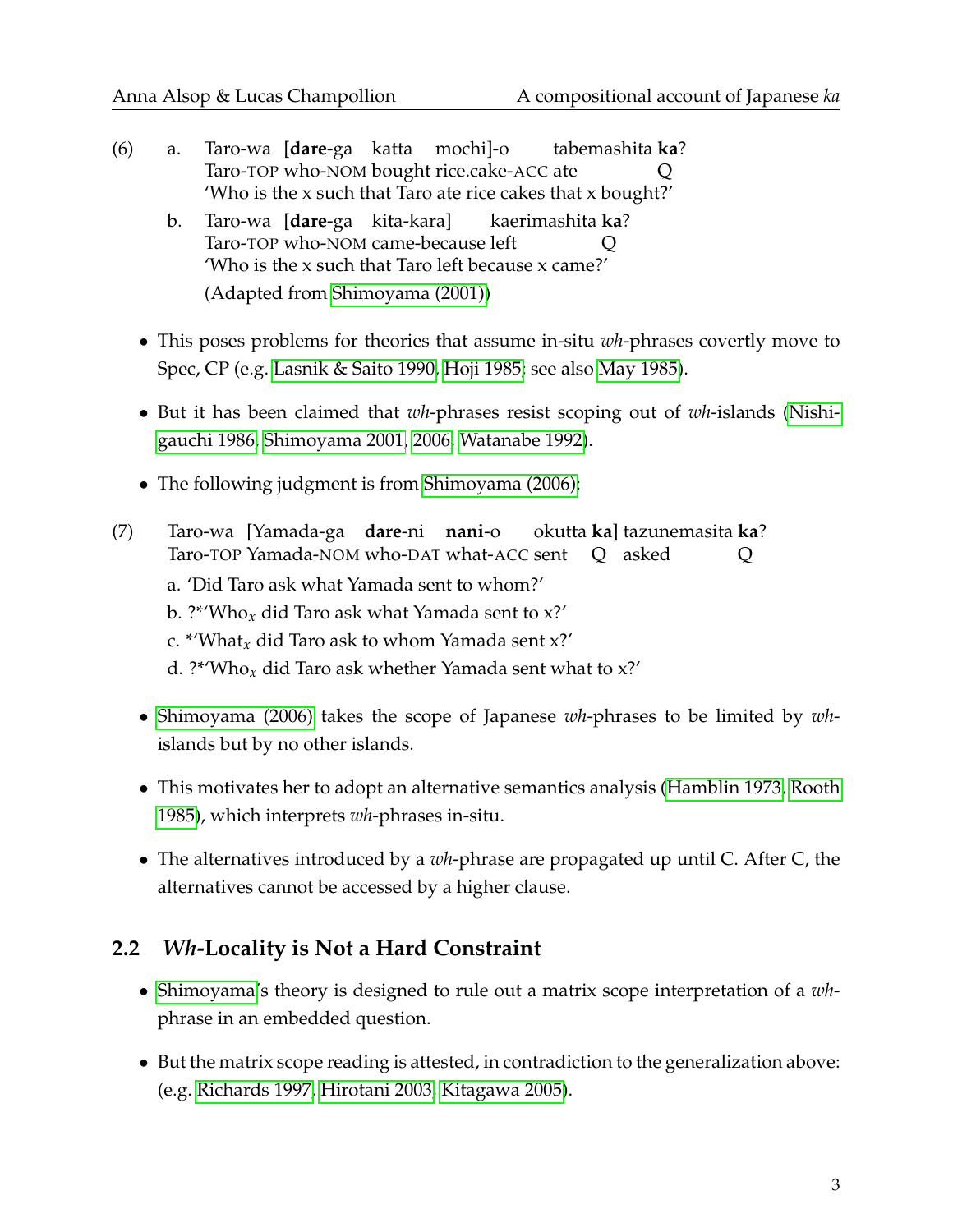- (8) John-wa [Mary-ga **nani**-o John-TOP Mary-NOM what-ACC bought Q know katta **ka**] shirimasu **ka**? Q 'Does John know what Mary bought?' (embedded scope) 'What x does John know whether Mary bought x?' (matrix scope)
	- **–** Notably, [Hirotani \(2003\)](#page-24-6) presents experimental evidence that speakers of Tokyo Japanese find this reading more readily available when presented with a certain prosody.
- [Shimoyama'](#page-25-6)s account undergenerates the full range of possible question meanings in Japanese.

#### **2.3 Kratzer's (2005) Local Movement**

- In response to [Hirotani,](#page-24-6) [Kratzer \(2005\)](#page-24-8) implements a minor change to [Shimoyama'](#page-25-6)s account. Here we show that this is not sufficient.
- Kratzer suggests that the *wh*-phrase in [\(8\)](#page-2-2) may undergo covert movement to Spec, CP.
- This gives the *wh*-phrase an escape hatch—no longer c-commanded by the embedded *ka*, its alternatives are accessible to the matrix clause.
- See below for Kratzer's (2005) covert local movement.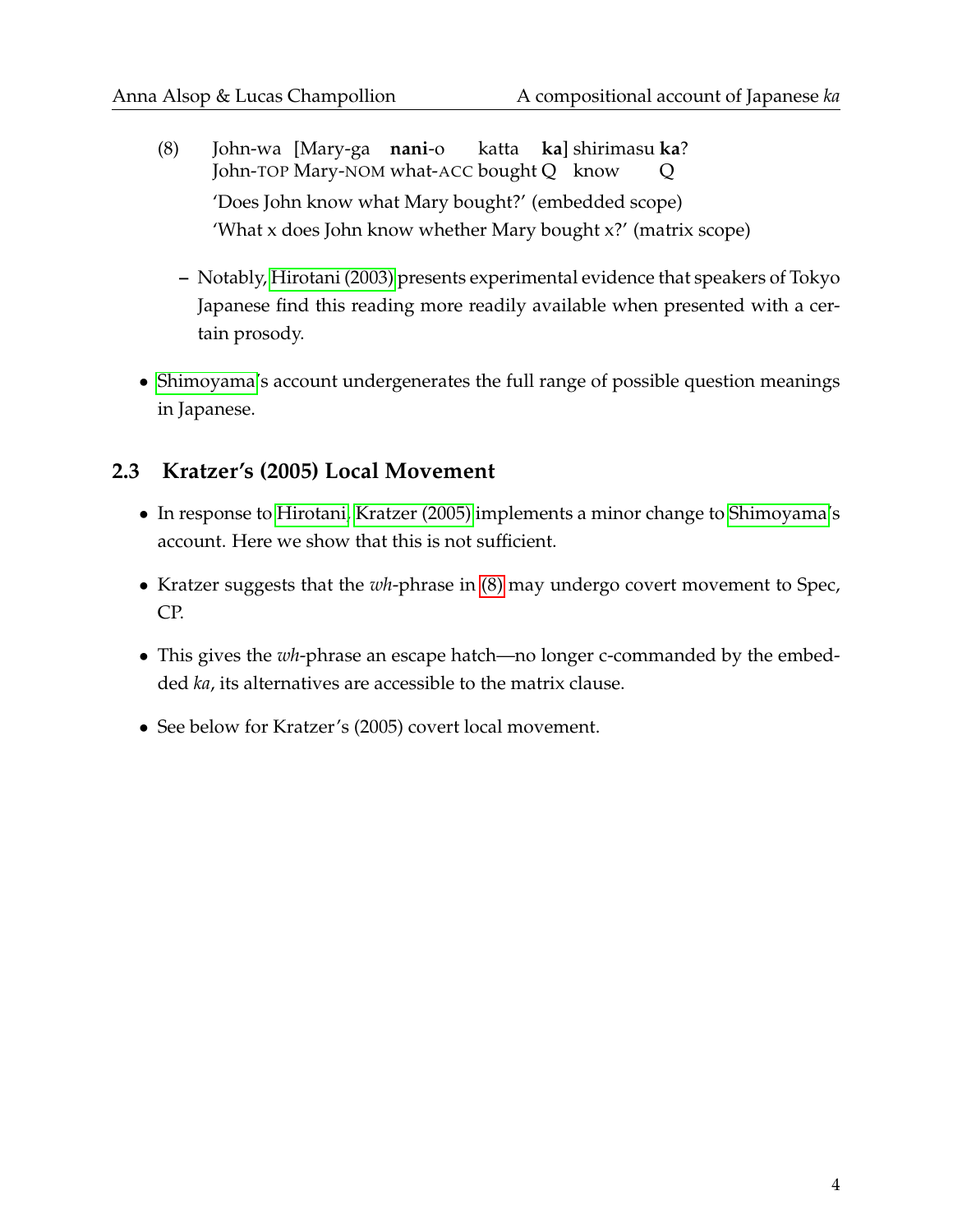

• This analysis does not violate the *wh*-island constraint.

(9)

- That constraint *should* be violated if we embed the *wh*-phrase under yet another island.
- In sentence [\(10a\),](#page-4-0) the *wh*-phrase is in a complex noun phrase island. In [\(10b\),](#page-5-0) it is in an adjunct island. Japanese consultants judged both readings to be available in each case.
- <span id="page-4-0"></span>(10) a. John-wa [[**nani**-o osieru sensei]-ga John-TOP what-ACC teach teacher-NOM came Q asked kitano **ka**] kikimashita **ka**? Q 'Did John ask what the teacher who came teaches?' 'What x did John ask whether a teacher who teaches x came?'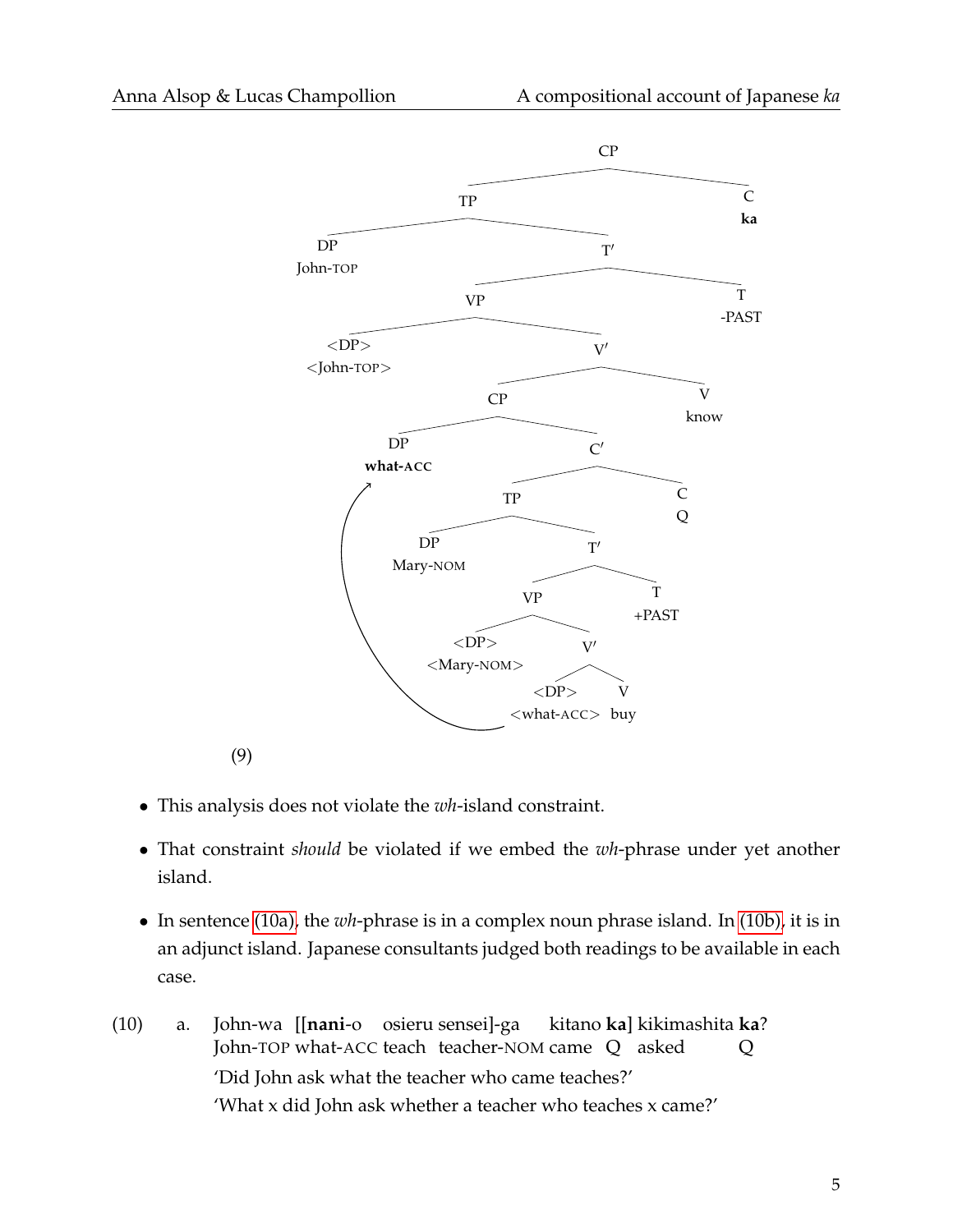- <span id="page-5-0"></span>b. John-wa [Mary-ga [**nani**-o John-TOP Mary-NOM what-ACC did after LOC nap-NOM did shita ato ni] hirune shitano **ka**] Q kikimashita **ka**? asked  $\rm{O}$ 'Did John ask what x is such that Mary napped after she did x?' 'What x did John ask whether Mary napped after she did x?'
- [Kratzer](#page-24-8) presents the covert local movement as subject to island constraints, so this will not account for the matrix scope readings in [\(10\).](#page-4-0)
- This motivates a system that builds in more flexible scope-taking of *wh*-phrases.

## **3 A Semantics for** *Wh***-phrase Binding**

- In this section we develop an analysis in the spirit of [Baker \(1970\)](#page-24-9) and [Karttunen](#page-24-10) [\(1977\),](#page-24-10) in which Q morphemes may bind any number of *wh*-phrases, similarly to unselective quantifiers [\(Lewis 1975\)](#page-25-10).
- [Shimoyama \(2001\)](#page-25-2) considers essentially this analysis before discarding it in favor of alternative semantics.
	- **–** *ka* takes in a TP with 0 or more variables. After lambda abstraction, *ka* combines with the TP, resulting in a set of propositions.
	- **–** This set contains propositions in which any variables have been substituted with actual entities in the domain.
- Individual entries for different instances of *ka*, modeled after the Q morpheme in [Karttunen \(1977\)](#page-24-10) . . .

(11) a. 
$$
[[ka^0]] = \lambda A_{\langle st \rangle} \lambda p_{\langle s,t \rangle} \cdot p = A(x) \vee (p = \lambda w_s \cdot \neg A(w))
$$
  
\nb.  $[[ka^1]] = \lambda A_{\langle e, st \rangle} \lambda p_{\langle s,t \rangle} \cdot (\exists x.p = A(x)) \vee (p = \lambda w_s \cdot \neg \exists x.A(x)(w))$   
\nc.  $[[ka^2]] = \lambda A_{\langle e, \langle e, st \rangle} \lambda p_{\langle s,t \rangle} \cdot (\exists x \exists y.p = A(x)(y)) \vee (p = \lambda w_s \neg \exists x \exists y.A(x)(y)(w))$   
\n... and so on.

• ... can be captured in this single generalized entry ( $\vec{x}$  represents a series of zero or more variables).

(12) 
$$
\llbracket ka \rrbracket = \lambda A_{\langle e^n, \langle s, t \rangle \rangle} \lambda p_{\langle s, t \rangle} \cdot (\exists \vec{x}.(p = A(\vec{x})) \vee (p = \lambda w_s \cdot \neg \exists \vec{x} A(\vec{x})(w))
$$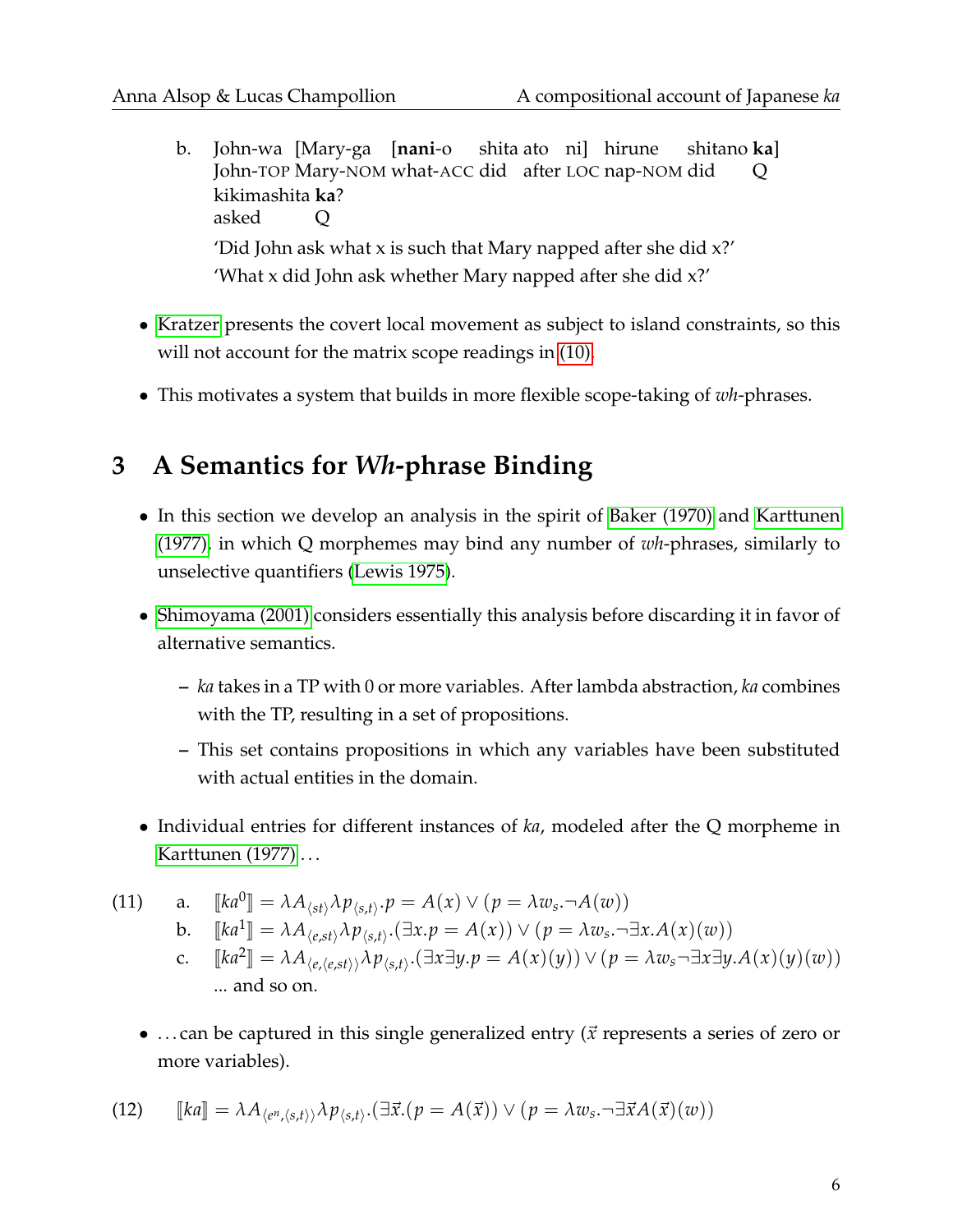- In this system, an indeterminate pronoun denotes a variable. e.g.  $\llbracket$  dare<sub>1</sub> $\rrbracket = v_1$
- In order to avoid interpreting indeterminates as ordinary pronouns, we also propose a condition on *wh*-binding:
- (13) *Wh*-Binding Condition All *wh*-phrases must be bound.
	- A sample derivation with these assumptions:
- (14) a. Mary-wa dare-o Mary-TOP who-ACC saw mimashita ka?  $\overline{O}$ 'Who did Mary see?'
	- b. [[Mary-wa dare<sub>1</sub>-o mimashita]]<sup> $w, g$ </sup> =  $\lambda w. saw_w(Mary, v_1)$
	- c.  $\left[\!\left[\text{Mary-wa dare}_{1}\text{-o mimashita ka}_{1}\right]\!\right]^{w,g} =$  $\lambda p_{\langle s,t\rangle}.(\exists x. p=\lambda w. saw_{w}(Mary,x))\vee (p=\lambda w_{s}.\neg \exists x.\lambda w. saw_{w}(Mary,x)(w))$  $=$  {Mary saw Bill, Mary saw Julie...}

#### **3.1 Derivation of Both Readings**

- Using the semantics outlined above, we can now straightforwardly derive the two possible readings of question [\(15\):](#page-6-0)
- <span id="page-6-0"></span>(15) John-wa [Mary-ga **nani**-o John-TOP Mary-NOM what-ACC bought Q know katta **ka**] shirimasu **ka**? Q 'Does John know what Mary bought?' (embedded scope) 'What x does John know whether Mary bought x?' (matrix scope)
	- In the embedded scope reading, the embedded *ka* binds the *wh*-phrase, and the matrix *ka* does not bind anything: [ [...**wh**1...**ka**1] ka]
	- In the matrix scope reading, the embedded *ka* does not bind the *wh*-phrase. It is instead bound by the matrix *ka*, which gives the phrase matrix scope: [ [...**wh**1...ka] **ka**1]
	- See Fig. [1](#page-22-0) and [2](#page-23-0) in the Appendix for full derivations.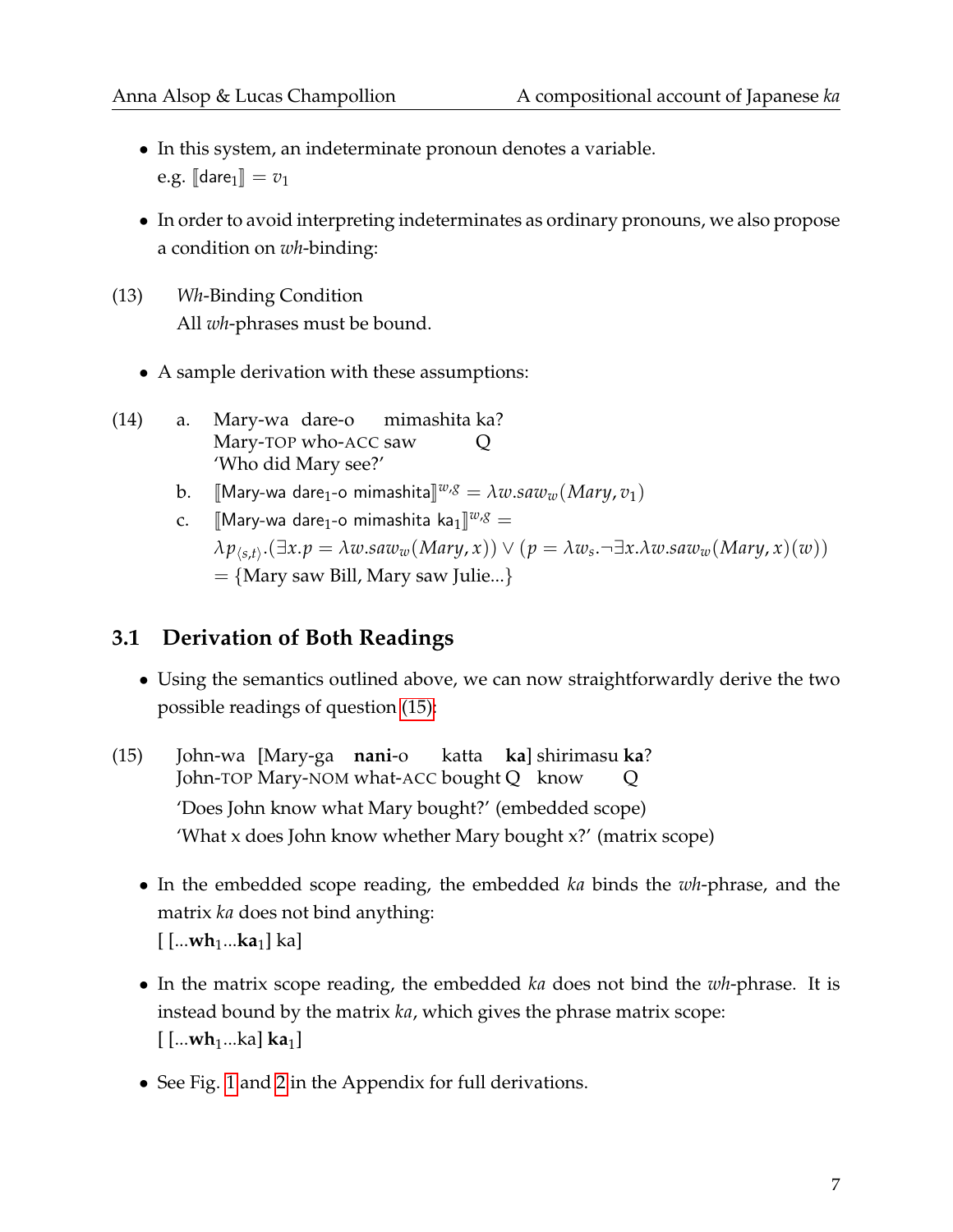## **4 Interim conclusion**

- Japanese questions have in large part motivated the use of Hamblin-Rooth style theories of questions [\(Shimoyama 2006,](#page-25-6) [Kratzer 2005\)](#page-24-8).
- Our new Japanese data is problematic for these analyses.
- In the system so far:
	- 1. *wh*-phrases denote variables bound by question morpheme *ka*.
	- 2. This question morpheme binds any number of *wh*-phrases.
- The account straightforwardly models ambiguities in Japanese questions.
- This account on its own does not explain why the matrix-scope reading of embedded *wh*-phrases is more marked.
	- **–** But, interpretation is highly sensitive to prosodic and pragmatic factors [\(Hi](#page-24-6)[rotani 2003,](#page-24-6) [Kitagawa 2005\)](#page-24-7). A hard syntactic constraint is therefore not likely to provide an explanation for this.

## **5 Indefinites**

- We have assumed that indeterminate pronouns denote variables, so that they can be nonlocally bound by Q-forming *ka*.
- This turns out to be necessary even for indefinites: the following is grammatical for some speakers [\(Yatsushiro 2009,](#page-25-11) [Uegaki 2018\)](#page-25-1):
	- (16) [Nani-o nusunda juugyouin]-ka-ga what-ACC stole employee-INDEF-NOM be.arrested taihosareta. 'An employee or other who had stolen something was arrested.'
- According to [Uegaki \(2018\),](#page-25-1) whether an indeterminate is interpreted as a question word or as an indefinite depends on whether *ka* binds it from a CP or sub-CP position.
- Japanese lacks determiners, so we assume that the existential force of the (complex) subject is contributed by a silent operator ∃.
- We assume that *ka* takes scope at the edge of the noun phrase, above this operator: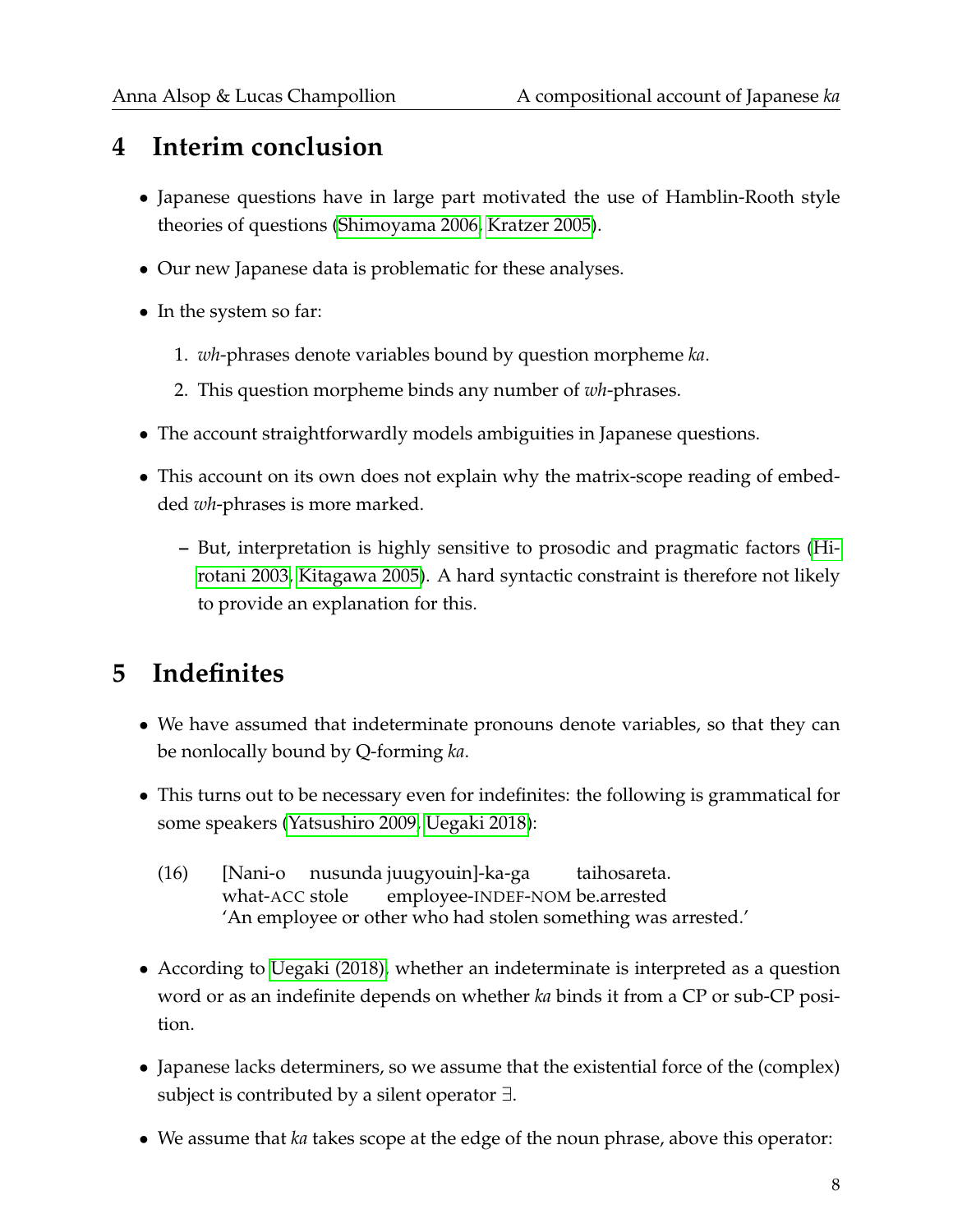$$
\exists y \exists x . s(x,y) \land e(x) \land a(x)
$$
\n
$$
\exists y \exists x . s(x,y) \land e(x) \land a(x)
$$
\n
$$
\exists y \exists x . s(x,y) \land e(x) \land a(x)
$$
\n
$$
\land P \exists y \exists x . s(x,y) \land e(x) \land P(x)
$$
\n
$$
\land x . \text{arrested}
$$
\n
$$
\land x . \text{arrested}
$$
\n
$$
\land y \land P \exists x . s(x,y) \land e(x) \land P(x)
$$
\n
$$
\land R \land P \exists y . R(y) (P)
$$
\n
$$
\land P \land x . s(x, v_1) \land e(x)
$$
\n
$$
\land P' \land P \exists x . P(x) \land P'(x)
$$
\n
$$
\land x . s(x, v_1) \text{ employee}
$$
\n
$$
\land x . \text{employee}(x)
$$
\n
$$
\land x . \text{employee}(x)
$$
\n
$$
\land y \land x . \text{stel}(x, y)
$$

- In simpler examples, we Montague-lift *dare* before we abstract over its variable. This allows us to reuse our entry for *ka*:
- (17) Dare-ka-ga who-INDEF-NOM slept nemutta. 'Someone slept.'



• One problem with this is that this *ka* has nothing in common with the questionforming *ka* earlier. We will get back to this point.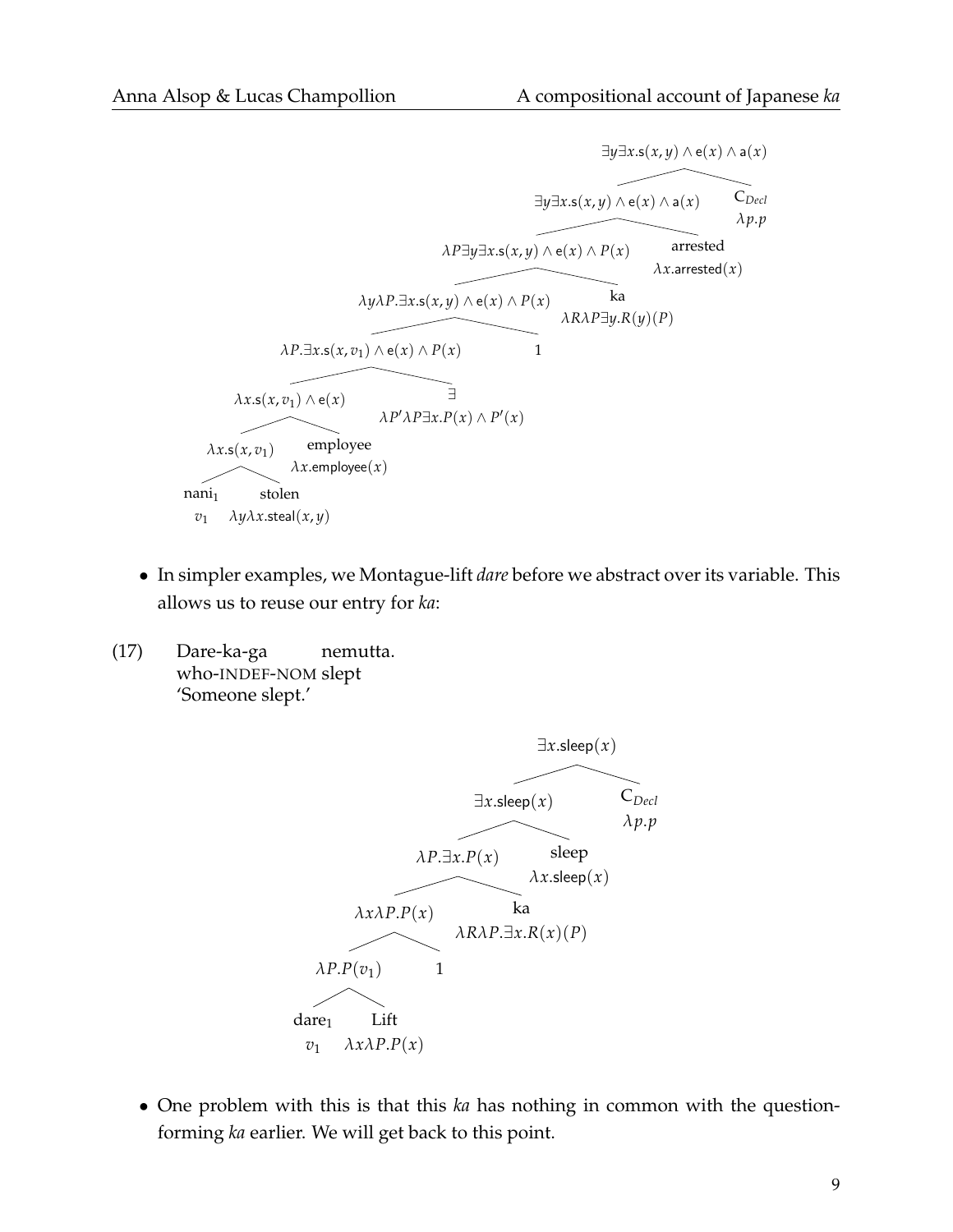## **6 Disjunction**

- [Szabolcsi \(2015\)](#page-25-0) argues that in disjunction uses, each *ka* marks a disjunct and is itself meaningless.
- An abstract coordinator, which is licensed by the presence of *ka*, contributes semantic disjunction.
- This makes sense given that the coordinator can also be overt [\(Uegaki 2018\)](#page-25-1).
- This can be straightforwardly implemented in the style of [Partee & Rooth \(1983\):](#page-25-12)
	- (18) John-ka Mary-ka-ga nemutta. John-*ka* Mary-*ka*-NOM slept 'John or Mary slept.'



- Again, one problem with this is that there is nothing in common between the disjunction use and the other uses of *ka*.
- Also, [Uegaki \(2018\)](#page-25-1) observes that when two *ka*-marked CPs (as opposed to smaller constituents such as TPs or DPs) are coordinated, the result is a question. Crucially, this is the case even when these CPs are themselves declarative [\(19\).](#page-9-0) But coordinating two of our declarative CPs would result in a disjunction, not a question.
- <span id="page-9-0"></span>(19) Hanako-ga Hanako-NOM ran-seem-DISJ hashitta-mitai-ka Jiro-ga Jiro-NOM ran-seem-DISJ hashitta-mitai-ka (oshiete). tell '(Tell me) which is true: It seems that Hanako ran or it seems that Jiro ran.' \*'(Tell me) it seems that Hanako ran or it seems that Jiro ran.'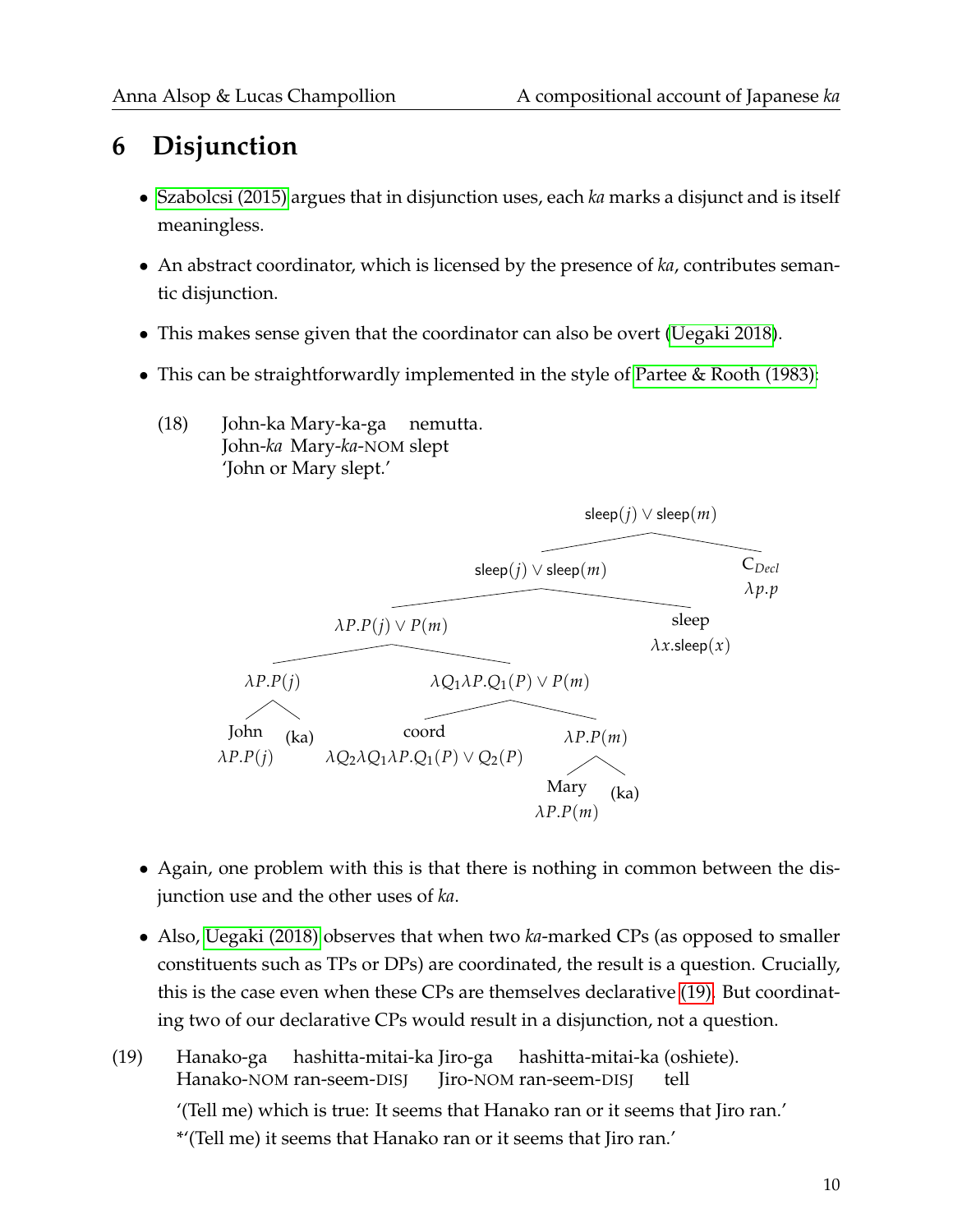## **7 Moving towards a Unified Analysis of** *ka*

- [Uegaki \(2018\)](#page-25-1) uses a [Beck \(2006\)](#page-24-11) and [Kotek \(2014\)](#page-24-12) style two-dimensional semantics to analyze the semantic contribution of *ka* in indefinites, disjunctions and questions.
- One issue with this: in his semantics, *ka* does not get "bound", it just introduces alternatives (as in [Kratzer & Shimoyama 2002\)](#page-24-1). Thus there is no handle on longdistance binding of indeterminates.
- Introducing binding into alternative semantics runs into technical issues [\(Shan 2004\)](#page-25-3).
- Inquisitive Semantics sidesteps this issue [\(Ciardelli, Roelofsen & Theiler 2017\)](#page-24-2).
- We start by introducing the basics of Inquisitive Montague Grammar (developed in unpublished notes since 2015 by Ivano Ciardelli, Lucas Champollion and Floris Roelofsen; similar to [Ciardelli, Roelofsen & Theiler 2017\)](#page-24-2).

## **8 Inquisitive Montague Grammar**

- Inquisitive Montague Grammar (InqMG) reconstructs inquisitive semantics within the resources of Ty2 [\(Gallin 1975\)](#page-24-13).
- We use *s* for the type of possible worlds, and  $w, w', \ldots$  for variables over possible worlds. We model states as sets of possible worlds (type  $\langle s, t \rangle$ ). We use  $s, s' \dots$  for variables over states. We write  $p, p' \dots$  for variables over inquisitive propositions (ie. sets of states).
- For  $s_0$  a state (type  $\langle s, t \rangle$ ), we write  $\hat{s_0}$  for the powerset of  $s_0$ , that is, the set of all states that entail  $s_0$ , written out as  $\lambda s.s \subseteq s_0$ . This predicate is of type  $\langle st, t \rangle$ . More generally, for any nonnegative integer *n*, if *s<sup>n</sup>* is an *n* + 1-place relation between *n* entities and a world, we write  $\hat{s}_n$  for the relevant relation  $\lambda \vec{x} \lambda s$ .  $s \subseteq s_n(\vec{x})$ .
- Assume that the object language contains a constant talks of type  $\langle e, st \rangle$  that represents the relation that holds between an entity *x* and a world *w* iff *x* talks at *w*. We then let *talks* denote the relation that holds between an entity *x* and a state *s* iff *s* entails that *x* talks:

(20) 
$$
\llbracket \text{talks} \rrbracket = \lambda x \lambda s.s \subseteq \lambda w.\text{talks}(x)(w) \qquad \text{type } \langle e, \langle st, t \rangle \rangle
$$

• We will abbreviate the type  $\langle st, t \rangle$  as *T*.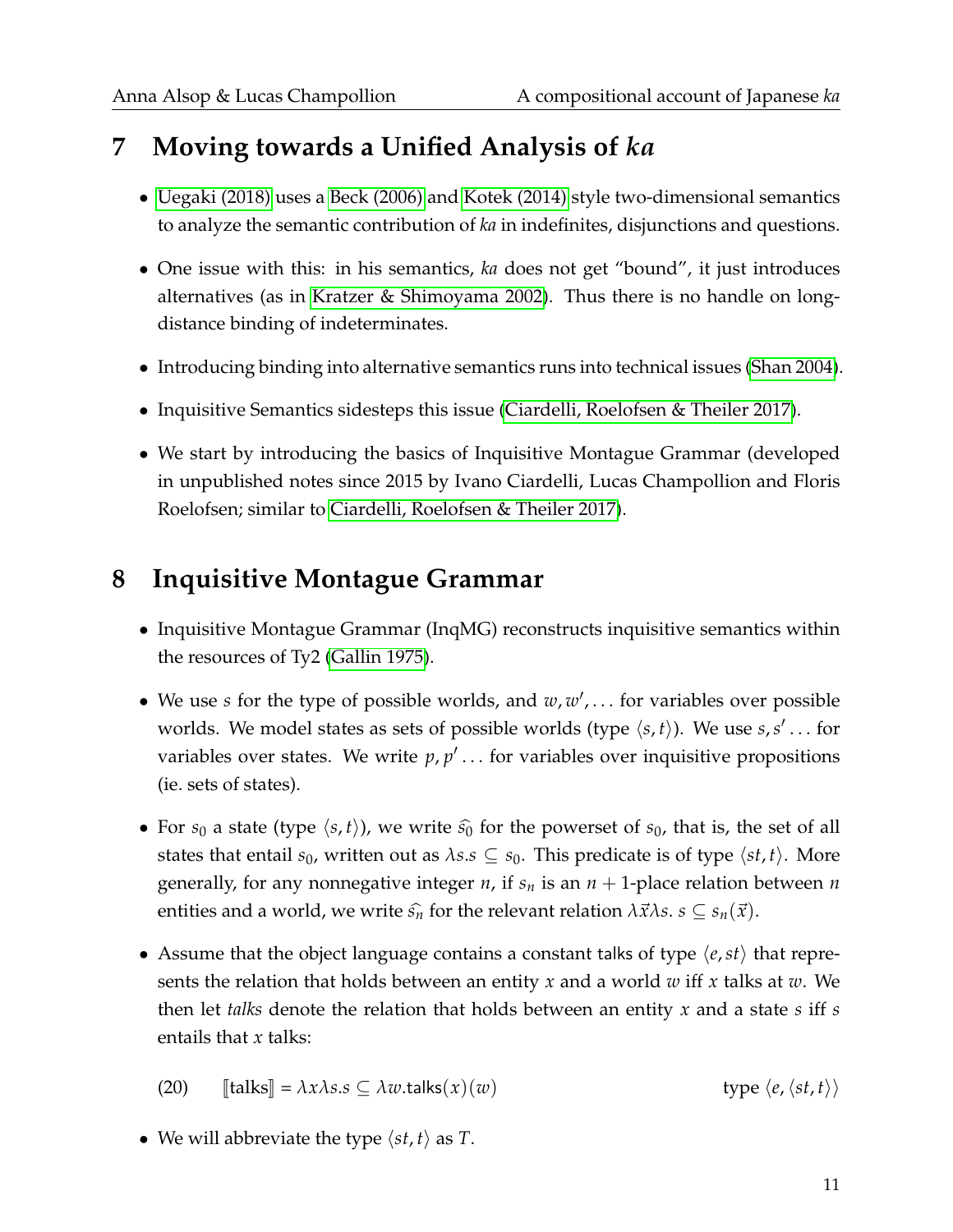• Using the notation just introduced, we can write this more simply as follows:

(21) 
$$
\llbracket \text{talks} \rrbracket = \lambda x. \text{talks}(x) \qquad \text{type } \langle e, T \rangle
$$

• We represent proper names as constants:

(22) a. 
$$
\llbracket \text{John} \rrbracket = j
$$
 type *e*  
b.  $\llbracket \text{Mary} \rrbracket = m$  type *e*

• So we have, by function application:

(23) [John talks] = talks(*j*) = {
$$
s | \forall w \in s
$$
. talks(*j*)(*w*)} type *T*

• We treat transitive verbs analogously: Assume a constant loves of type  $\langle e, \langle e, st \rangle \rangle$  that maps any *x* and *y* to the state that *x* loves *y*. Then we represent the denotation of *loves* as follows:

(24) 
$$
\llbracket \text{loves} \rrbracket = \lambda y \lambda x \lambda s.s \subseteq \lambda w.\text{loves}(x)(w) \qquad \text{type } \langle e, e \rangle
$$

• This can be equivalently written as:

(25) 
$$
\llbracket \text{loves} \rrbracket = \lambda y \lambda x \cdot \text{loves}(x)(y) \qquad \text{type } \langle e, e \rangle
$$

### **9 Connectives and quantifiers**

• We assume the intersective, type-polymorphic theory of *and* (e.g. [Partee & Rooth](#page-25-12) [1983\)](#page-25-12). Simplifying slightly, define an inquisitive-conjoinable type as either the type *T* or a type  $\langle \alpha, \beta \rangle$  where  $\alpha$  is any type and  $\beta$  is an inquisitive-conjoinable type. Then for any inquisitive-conjoinable type *τ* we define:

(26) a. 
$$
\[\text{and}\] = \lambda P_{\tau} \lambda Q_{\tau}. P \cap Q
$$
 type  $\langle \tau, \tau \tau \rangle$   
b.  $\[\text{or}\] = \lambda P_{\tau} \lambda Q_{\tau}. P \cup Q$  type  $\langle \tau, \tau \tau \rangle$ 

• As a special case, we will write ∨∨ (pronounced *inquisitive or* or *i-or*) for the case where we disjoin two inquisitive propositions *p* and *q* of type *T*. That is, *λpλqλs*.*p*(*s*)∨ *q*(*s*). Similarly for ∧.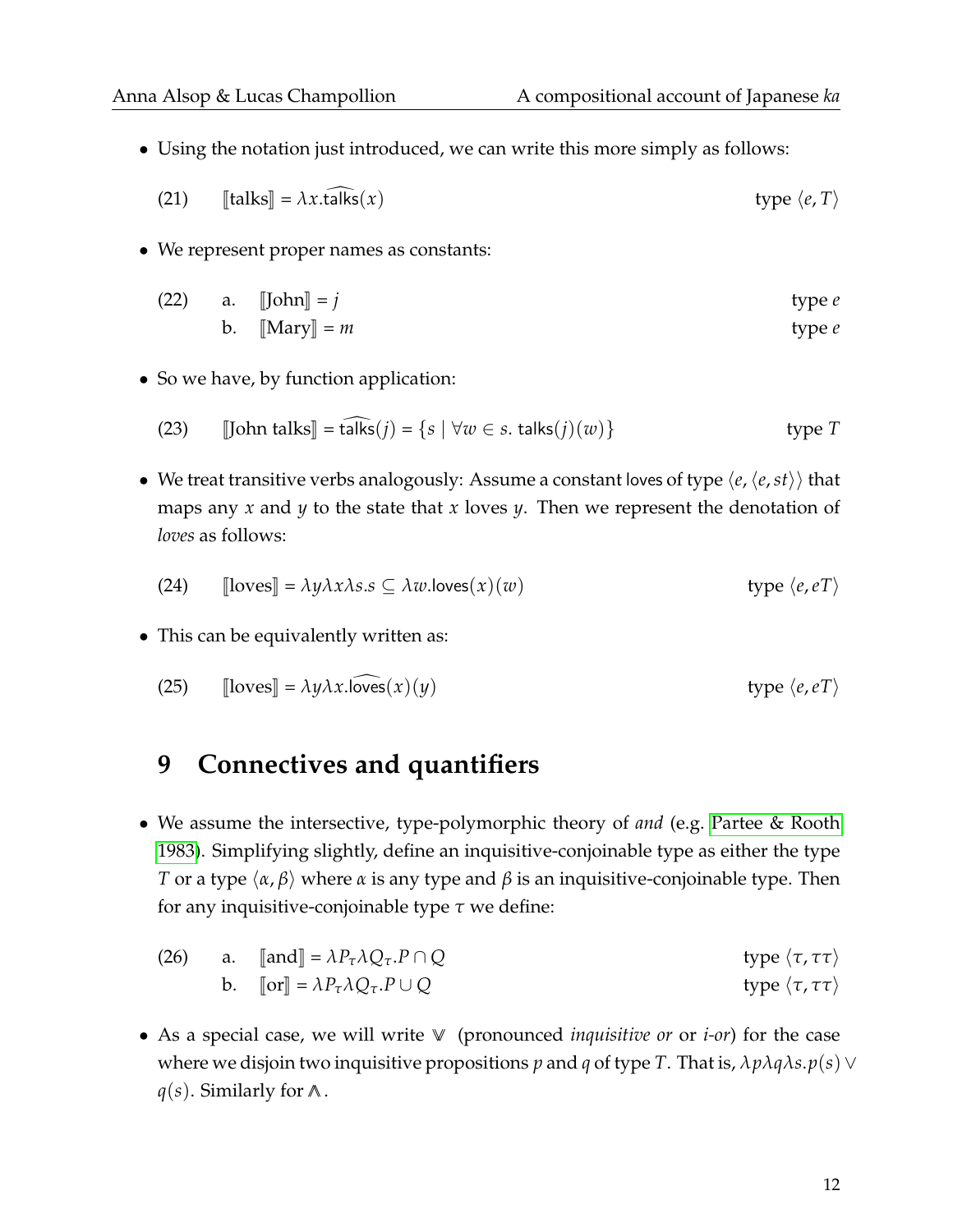- Inquisitive conjunction and disjunction share various desirable properties with ordinary conjunction and disjunction, such as idempotence and associativity.
- We assume that proper names can be lifted to generalized quantifiers (note the type):

(27) a. 
$$
[\text{Lift}(\text{John})] = \lambda P_{\langle e, T \rangle}.P(j)
$$
 type  $\langle e, T, T \rangle$ 

• We assume that declarative sentences contain a silent complementizer *Cdecl* that flattens meanings. This denotes the noninquisitive closure of its complement:

(28) 
$$
! \stackrel{\text{def}}{=} \lambda p_T \varphi(\bigcup(p)) \stackrel{\text{def}}{=} \lambda p_T \lambda s_{st} \forall w . s(w) \rightarrow \exists s'. p(s') \wedge s'(w) \qquad \text{type } \langle T, T \rangle
$$

$$
(29) \qquad \llbracket C_{decl} \rrbracket = !
$$

• This has the following effect, familiar from the inquisitive semantic literature: Where *A* ∨ *B* denotes the set of all states that entail *A* or entail *B*, !(*A* ∨ *B*) denotes the set of all states that entail  $A \vee B$ , including those that do not entail one of the disjuncts.

(30) 
$$
\begin{aligned} &\mathbb{C}_{\text{decl}} \left[ \text{John or Mary walk} \right] \\ &= !(\widehat{W}(j) \vee \widehat{W}(m)) \\ &= \lambda s_{st}.s \subseteq \left[ \lambda w.W(j)(w) \vee W(m)(w) \right] \end{aligned} \qquad \text{type } T
$$

• By comparison, here is what we would get if we did not apply !:

(31) [John or Mary walk]  
\n
$$
= \widehat{W}(j) \quad \text{W}(m)
$$
\n
$$
= \lambda s_{st} [s \subseteq \lambda w \cdot W(j)(w)] \vee [s \subseteq \lambda w \cdot W(m)(w)]
$$
\n
$$
(31)
$$

• We define inquisitive negation,  $\neg$ , as in basic inquisitive semantics:

(32) 
$$
\neg_{\langle T,T \rangle} = \lambda p_T \lambda s. \forall s'. p(s') \rightarrow s \cap s' = \emptyset \qquad \text{type } \langle T,T \rangle
$$

• We represent the meaning of truth-functional linguistic negation via inquisitive negation.

(33) 
$$
[\text{not}] = \lambda p_T \cdot \neg p
$$
 type  $\langle \alpha, T \rangle$ 

- We write  $\exists x \varphi$ , where  $\varphi$  is of type *T*, for  $\lambda s_{\langle s,t\rangle} \exists x.\varphi(s)$ .
- We write  $\forall x \varphi$ , where  $\varphi$  is of type *T*, for  $\lambda s_{\langle s,t \rangle} \forall x \varphi(s)$ .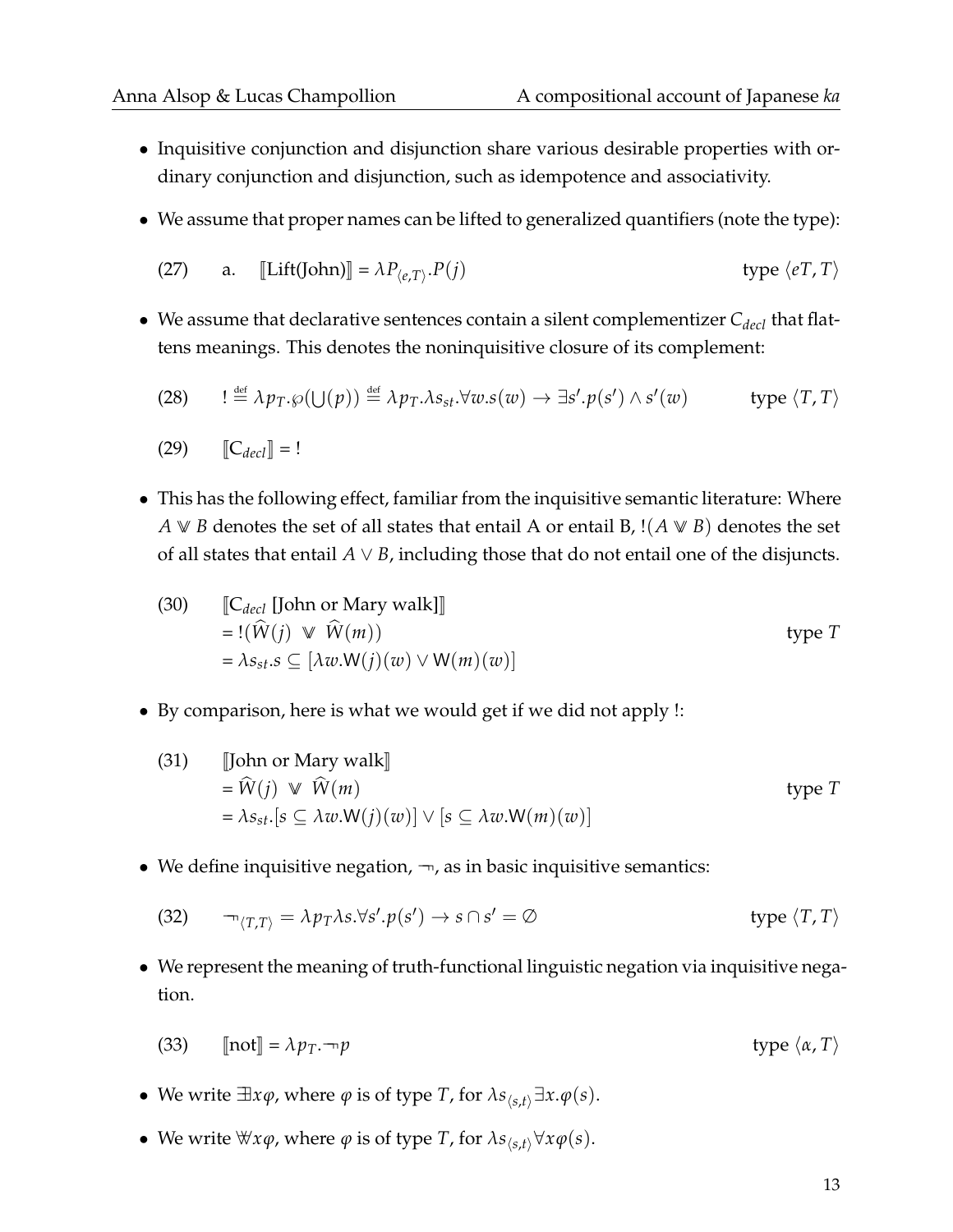- One could also define  $\exists$  and  $\forall$  categorematically as  $\lambda P. \bigcup_x P(x)$  and  $\lambda P. \bigcap_x P(x)$ .
- One can define ∨∨ as *λpλq*.*p* ∪ *q*. This brings out the similarity with ∃∃. Similarly for  $\wedge$  and  $\forall$ .

## **10 Questions**

• We can formalize question-marking *ka* in InqMG, following the predicate logic entry in the first part:

 $[Ka] = \lambda P^n$ ? $\exists \vec{x}. !P(\vec{x})$ 

- The ∃∃ introduces a different alternative for each possible value of the indeterminate pronoun(s).
- If there are no indeterminate pronouns, ? turns this into a YNQ. If there are, ? introduces an alternative for "none of the above".
- The ! in *ka* flattens alternatives before outputting an inquisitive proposition. This is necessary because disjunctions and indefinites lose their inquisitive potential under question-marking *ka*:
	- (35) John-ka Mary-ka-ga John-DISJ Mary-DISJ-NOM came Q tell kita ka oshiete. 'Tell me whether either John or Mary came.' (YNQ) \*'Tell me which is true: John came or Mary came.' (AltQ)
	- (36) Nani-ka-o what-INDEF-ACC bought Q tell katta ka oshiete. 'Tell me whether you bought something.' (YNQ) \*'Tell me what you bought.' (ConstQ)
- That the alternatives are live before the complementizer kicks in is suggested by counterfactual antecedents, which validate SDA [\(Ciardelli 2016,](#page-24-14) [Ciardelli, Zhang &](#page-24-15) [Champollion 2018\)](#page-24-15). Here the complementizer is the conditional marker.
	- (37) #John-ka Gojira-ka-ga John-DISJ Godzilla-DISJ-NOM came-if Mary-TOP be.happy-would kita-ra Mary-wa yorukobu-daroo. 'If John or Godzilla came then Mary would be happy.'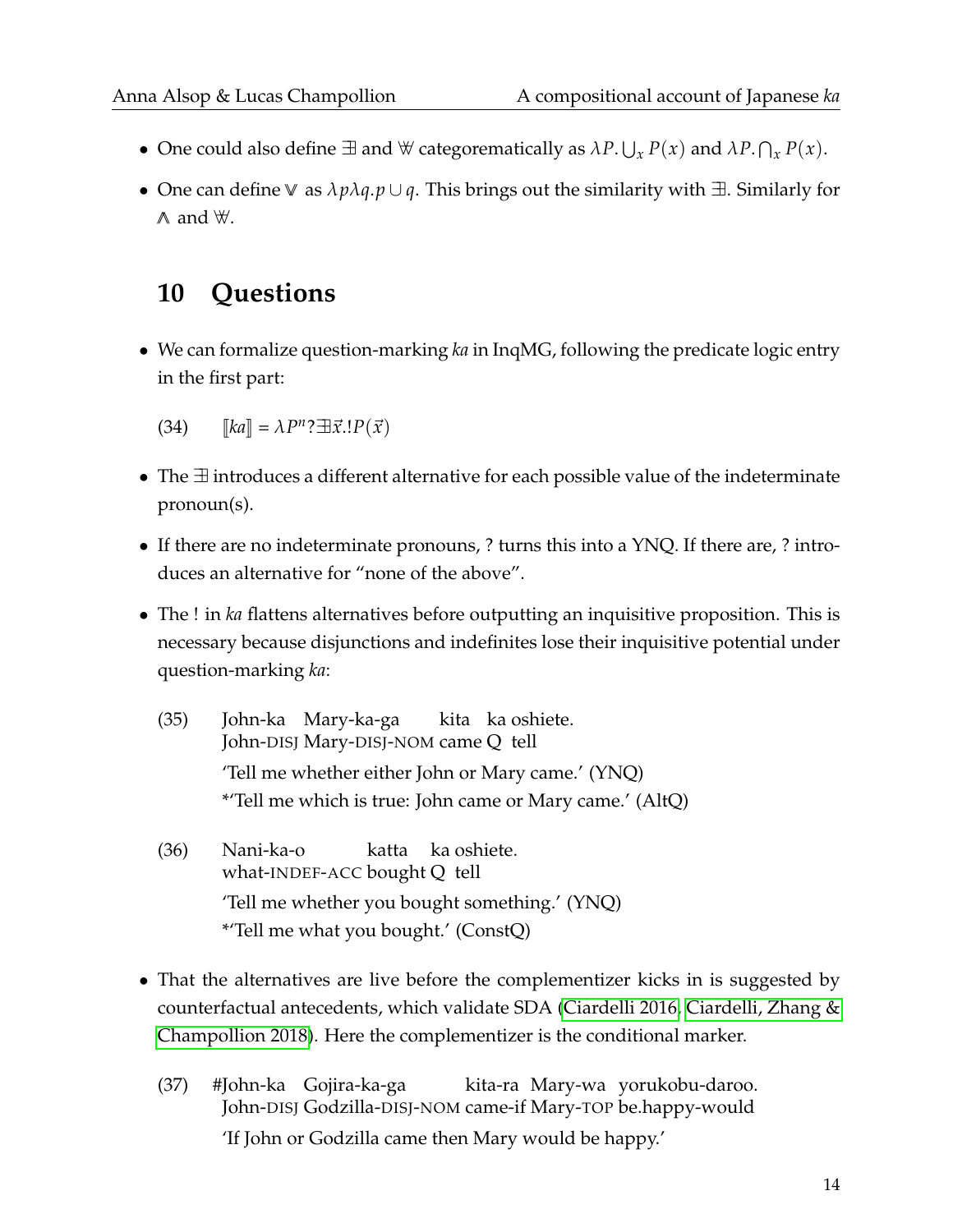- Application to a simple yes/no question:
	- (38) John-wa ikimashita **ka**? John-TOP went Q 'Did John go?'



- Application to a *wh*-question:
	- (39) Dare-ga nani-o who-NOM what-ACC bought kaimashita ka? Q 'Who bought what?'



## **11 Embedding**

• Let  $D\text{o}x_x^w$  denote the information state of *x* in *w* (the set of all worlds compatible with *x*'s beliefs).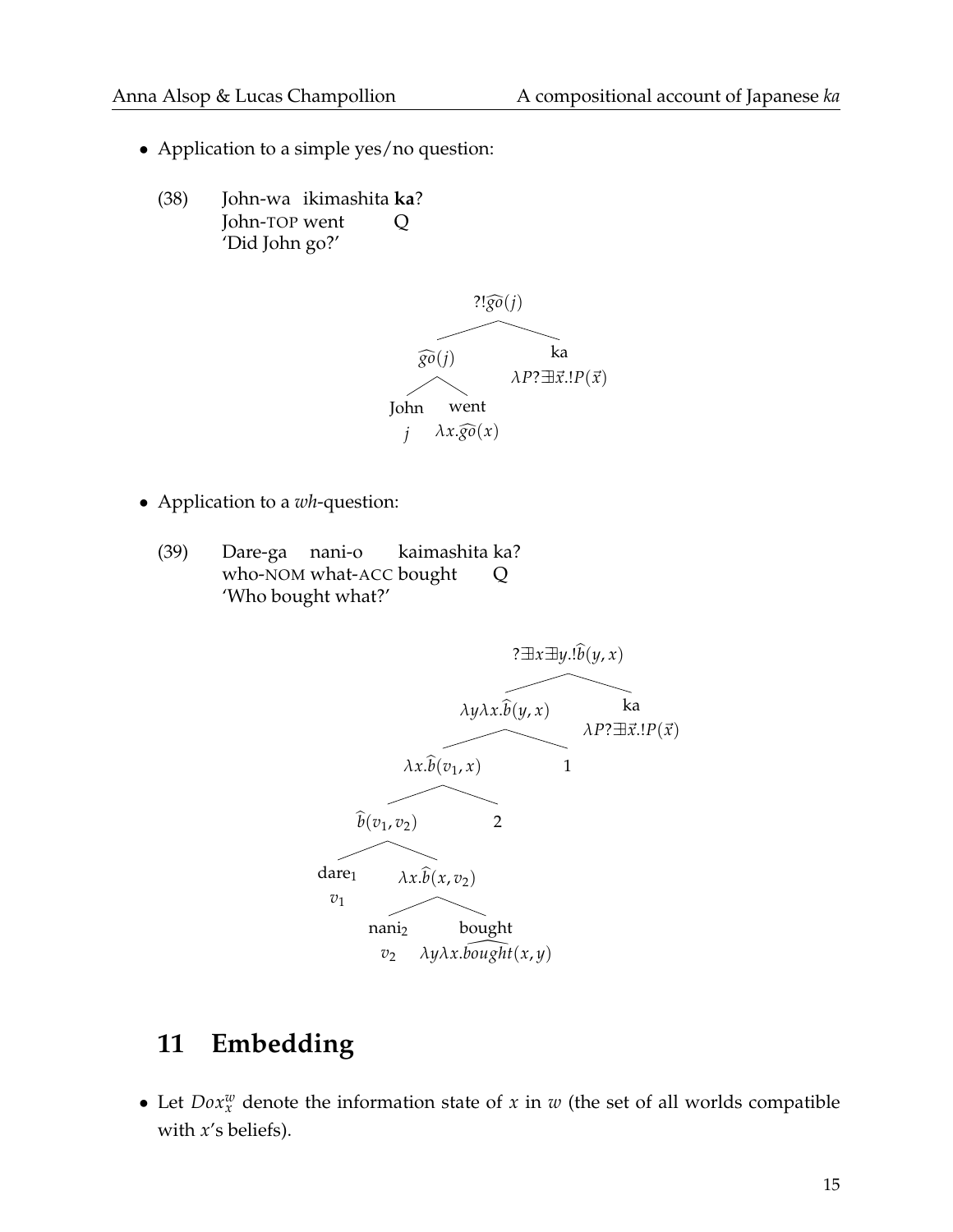• Simplifying a bit, we can then give an entry for *know* [\(Ciardelli, Roelofsen & Theiler](#page-24-2) [2017\)](#page-24-2):

(40) 
$$
[\text{know}] = \lambda p \lambda y \lambda s. s \in p \land \forall w \in s. [Dox_y^w \in p]
$$

- (41) John-wa Mary-ga John-TOP Mary-NOM what-ACC bought Q know  $nani<sub>1</sub> - o$ katta ka<sub>1</sub> shirimasu ka? Q 'Does John know what Mary bought?'
- Recall that our entry for question-embedding *ka* is  $\lambda P? \exists \vec{x}. !P(\vec{x})$ .
- When the indeterminate is bound by the lower *ka*, that *ka* is in effect interpreted as  $\lambda P$ ? $\exists y$ .!*P*(*y*). The higher *ka* binds no variable and is in effect interpreted as  $\lambda p$ ?!*p*.

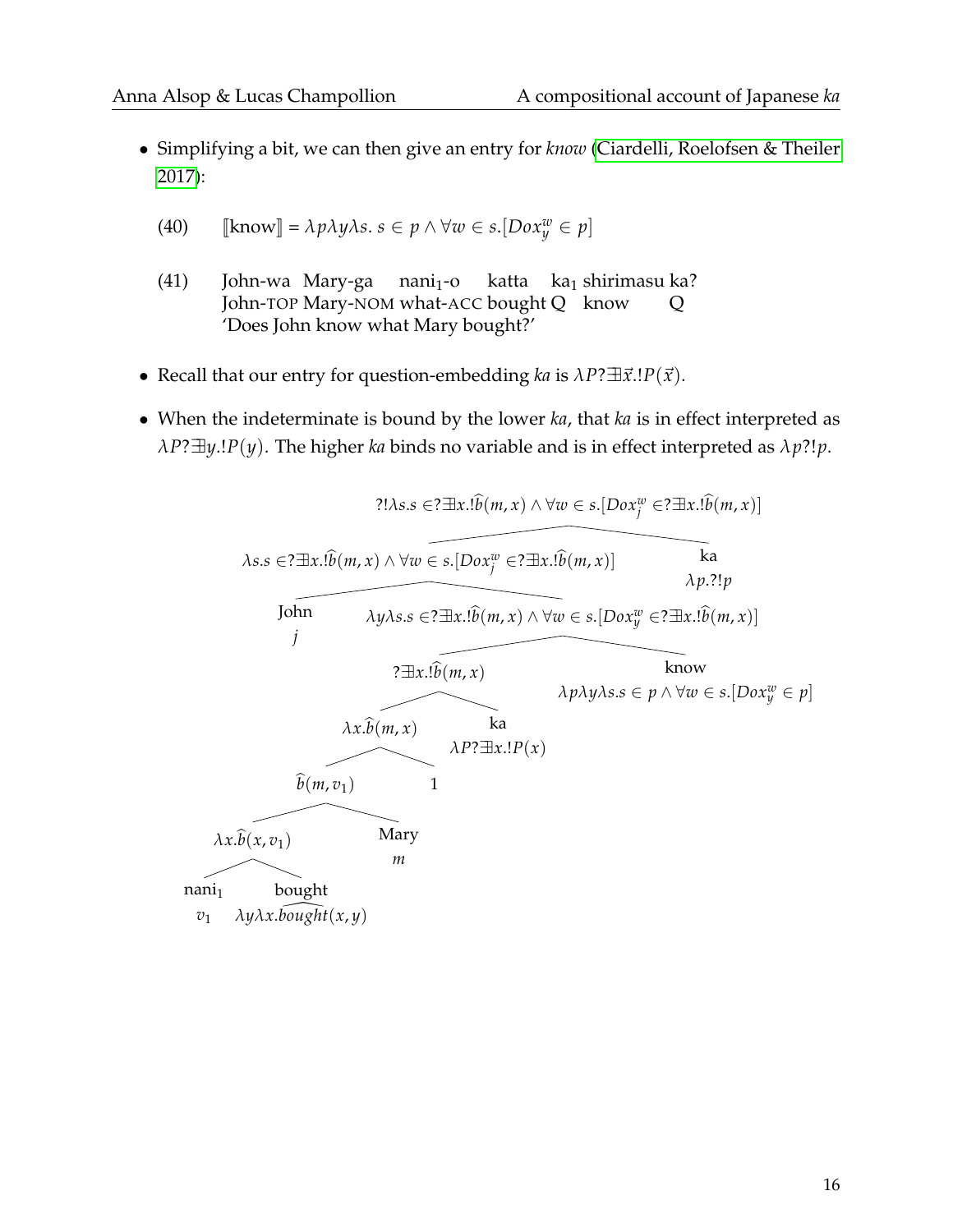- (42) John-wa Mary-ga nani<sub>1</sub>-o John-TOP Mary-NOM what-ACC bought Q know katta ka shirimasu ka<sub>1</sub>? Q 'What is the x such that John knows that Mary bought x?'
- When the indeterminate is bound by the higher *ka*, it is the other way around: that *ka* is in effect interpreted as  $\lambda P? \exists y.IP(y)$ , and the lower *ka* as  $\lambda p?!p$ .



### **12 Indefinites**

• For indefinite-forming *ka* in InqMG, we propose an entry that looks very similar to our predicate logic formalization:

 $[ka] = \lambda R \lambda P \exists x. R(x) (P)$ 

- Derivation for non-local sub-CP *ka*-binding:
	- (44) [Nani-o nusunda juugyouin]-ka-ga what-ACC stole employee-INDEF-NOM be.arrested taihosareta. 'An employee or other who had stolen something was arrested.'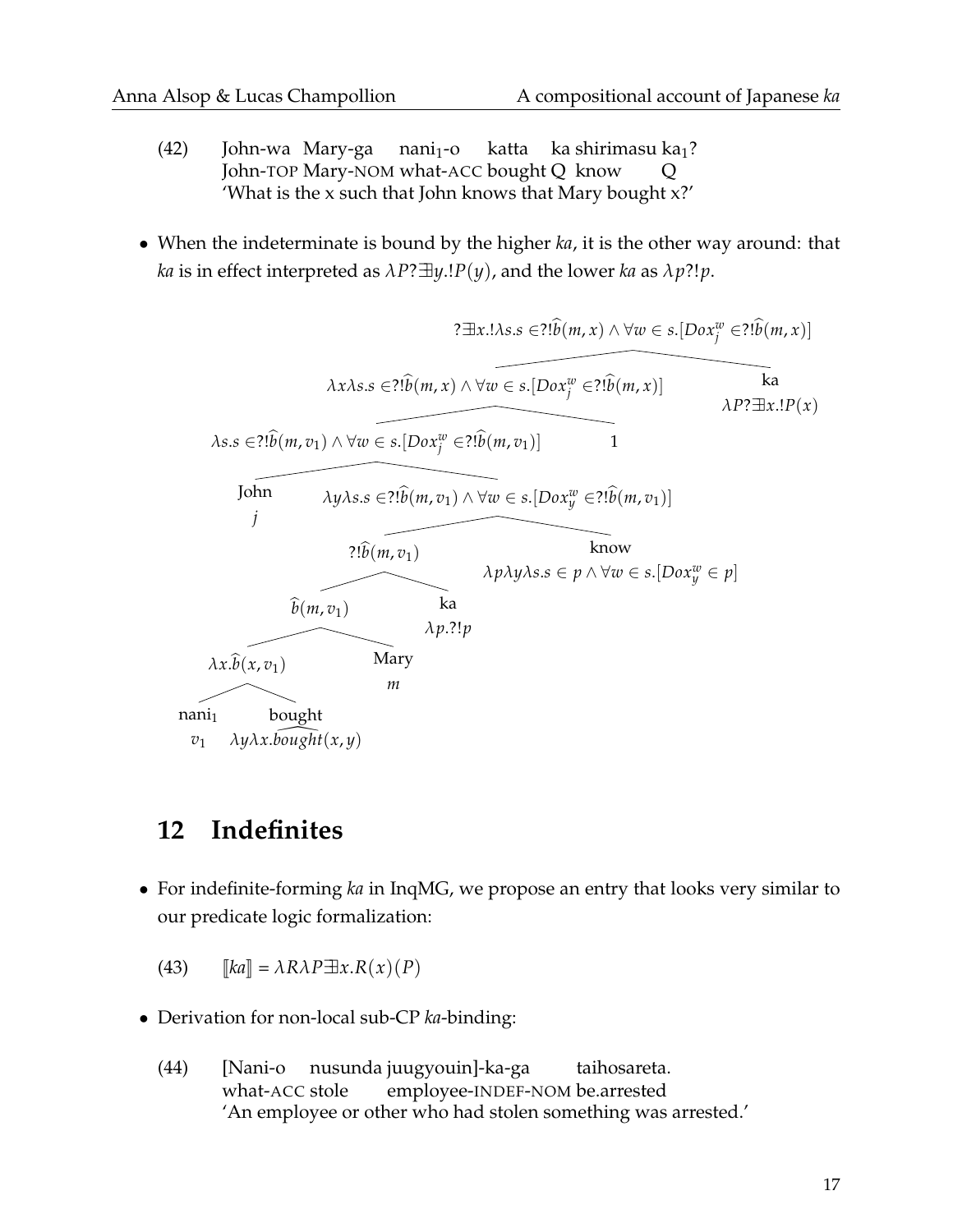• We represent the meaning of the silent indefinite that applies to the complex noun phrase as ! $\exists$  and assume that it denotes  $\lambda P' \lambda P! \exists x.P(x) \land P'(x)$ .

$$
\exists y!\exists x.\hat{s}(x,y) \land \hat{e}(x) \land \hat{a}(x)
$$
\n
$$
\exists y!\exists x.\hat{s}(x,y) \land \hat{e}(x) \land \hat{a}(x)
$$
\n
$$
\exists y!\exists x.\hat{s}(x,y) \land \hat{e}(x) \land \hat{a}(x)
$$
\n
$$
\land P \exists y!\exists x.\hat{s}(x,y) \land \hat{e}(x) \land P(x)
$$
\n
$$
\land P \exists y!\exists x.\hat{s}(x,y) \land \hat{e}(x) \land P(x)
$$
\n
$$
\land P \exists y!\exists x.\hat{s}(x,y) \land \hat{e}(x) \land P(x)
$$
\n
$$
\land R \land R \land P \exists y.R(y)(P)
$$
\n
$$
\land R \land R \land P \exists y.R(y)(P)
$$
\n
$$
\land x.\hat{s}(x,v_1)
$$
\n
$$
\land x.\hat{s}(x,v_1)
$$
\n
$$
\land P' \land P! \exists x.P(x) \land P'(x)
$$
\n
$$
\land x.\hat{s}(x,v_1)
$$
\n
$$
\land x.\hat{s}(x,v_1)
$$
\n
$$
\land x.\hat{s}(x,v_1)
$$
\n
$$
\land x.\hat{s}(x,v_1)
$$
\n
$$
\land x.\hat{s}(x,v_1)
$$
\n
$$
\land x.\hat{s}(x,v_1)
$$
\n
$$
\land x.\hat{s}(x,v_1)
$$
\n
$$
\land x.\hat{s}(x,v_1)
$$
\n
$$
\land x.\hat{s}(x,v_1)
$$
\n
$$
\land x.\hat{s}(x,v_1)
$$
\n
$$
\land x.\hat{s}(x,v_1)
$$
\n
$$
\land x.\hat{s}(x,v_1)
$$
\n
$$
\land x.\hat{s}(x,v_1)
$$
\n
$$
\land x.\hat{s}(x,v_1)
$$
\n
$$
\land x.\hat{s}(x,v_1)
$$
\n
$$
\land x.\hat{s}(x,v_1)
$$
\n
$$
\land x.\hat{s}(x,v_1)
$$
\n
$$
\land x.\hat{s}(x,v_1)
$$
\n
$$
\land x.\hat{s}(x,v_1)
$$
\n
$$
\land x.\hat{s}(x,v_1)
$$
\n
$$
\land x.\hat{s}(x,v_1
$$

- As before, in a simpler indefinite, the indeterminate is lifted before *ka* applies, but this time to form an inquisitive proposition (of type *T*):
	- (45) Dare-ka-ga who-INDEF-NOM slept nemutta. 'Someone slept.'

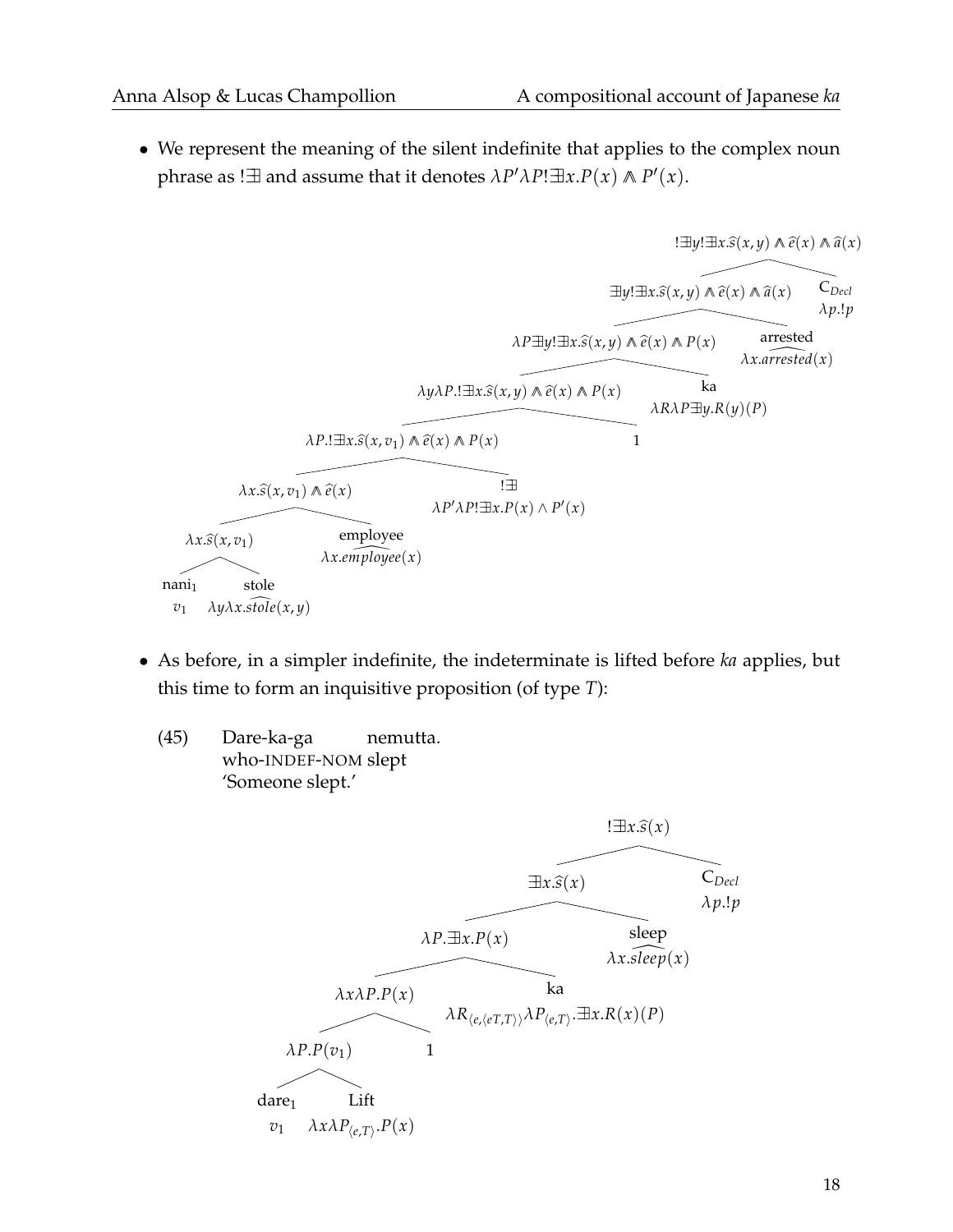## **13 Disjunctions**

- As in our predicate logic formalization, *ka* is a semantically vacuous marker of disjunction.
- We propose that the silent coordinator has the same denotation we defined for English *or*:

 $\text{[coord]} = \lambda P_\tau \lambda Q_\tau \cdot P \cup Q$ 

• As a special case, when it coordinates two DPs of type  $\langle eT, T \rangle$ , this amounts to the following:

(47)  $\lbrack \lbrack \text{coord}_{DP} \rbrack = \lambda Q_2 \lambda Q_1 \lambda P \cdot Q_1(P) \vee Q_2(P)$ 

• And when it coordinates two TPs or CPs of type *T*, we have this:

 $\left[$ (48)  $\left[$ coord<sub>CP</sub> $\right] = \lambda q \lambda p.p \vee q$ 

- Recall that [Uegaki \(2018\)](#page-25-1) observes that sub-CP level disjunctions (e.g. DP, TP) are interpreted as declaratives while CP-level disjunctions are interpreted as alternative questions.
- For sub-CP level disjunction, a silent C<sub>decl</sub> flattens alternatives. We illustrate this first with DP-level disjunction:
	- (49) [*DP*[John-ka] [Mary-ka]]-ga nemutta. John-DISJ Mary-DISJ-NOM slept 'John or Mary slept.'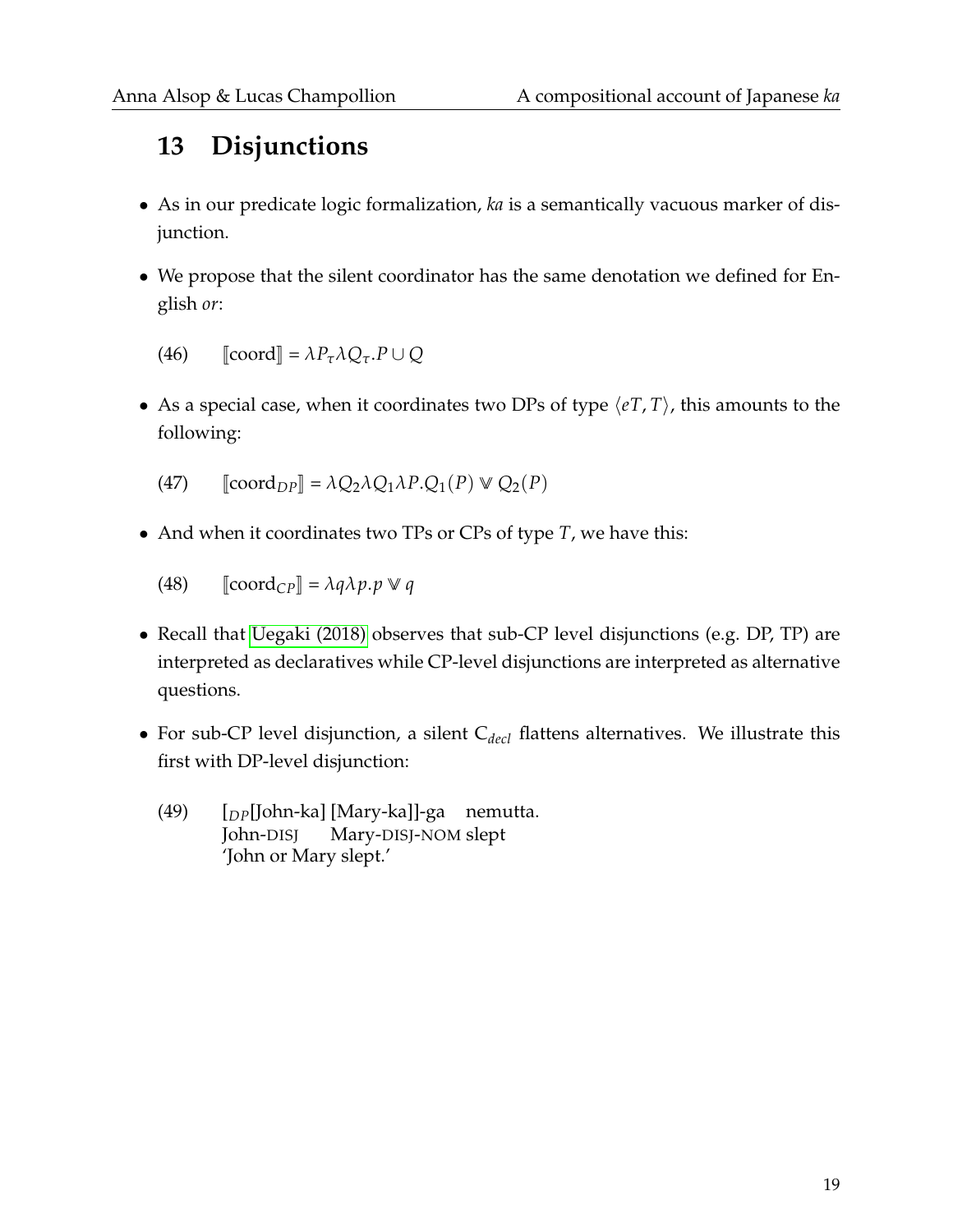

- With [Uegaki \(2018\)](#page-25-1) and references therein, we assume that *mitai* "seems" selects for TP complements while *oshiete* "tell" selects for CP complements.
- For TP-level disjunction, a silent C<sub>decl</sub> flattens the alternatives as in the DP case. We omit the contribution of *seems* here:
	- (50) [*TP*[John-ga nemutta-ka] [Mary-ga nemutta-ka]] mitai-da. John-NOM slept-DISJ Mary-NOM slept-DISJ seem-COP 'It seems that John slept or Mary slept.'

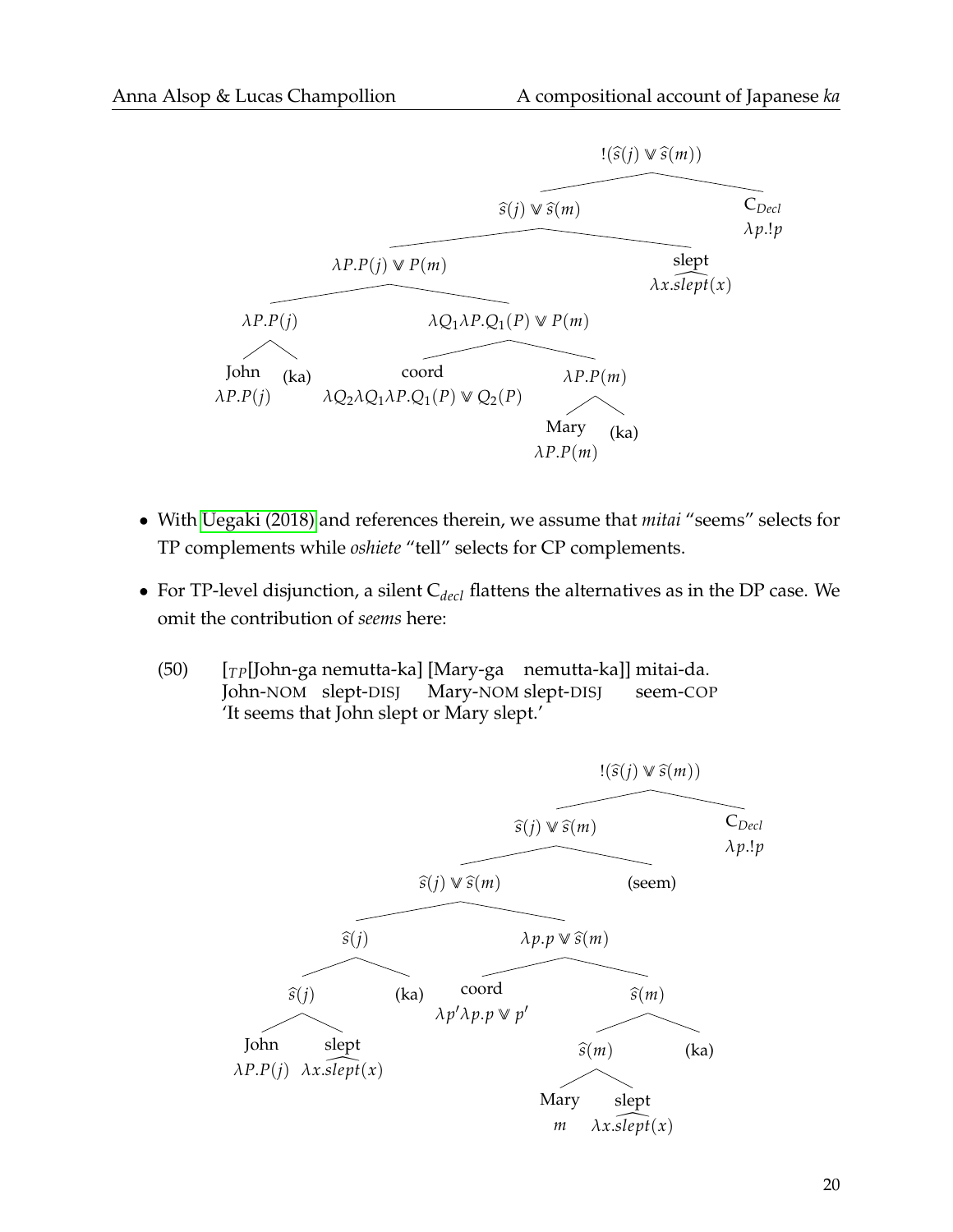- In the case of CP-level disjunction, the coordinator takes in two CPs; there is no higher C*decl* that would flatten the alternatives of the disjunction. This explains the AltQ reading:
	- (51) [*CP*[John-ga nemutta-ka] [Mary-ga nemutta-ka]] (oshiete). John-NOM slept-DISJ Mary-NOM slept-DISJ tell '(Tell me) which is true: did John sleep or did Mary sleep?'



- [Uegaki \(2018\)](#page-25-1) uses type mismatches to determine whether a disjunction has declarative or question-denoting force. Sub-CP disjunctions trigger a type shifter that collapses the two alternatives into one.
- It is not clear to us how this distinguishes TP- from CP-level disjunction since the two have the same type.

## **14 Conclusion**

• Our predicate logic denotations for *ka* did not appear to have much in common:

(52) Question-marking: 
$$
[[ka]] = \lambda A_{\langle e^n, \langle s, t \rangle \rangle} \lambda p_{\langle s, t \rangle}.
$$
  $(\exists \vec{x}. (p = A(\vec{x})) \vee (p = \lambda w_s. \neg \exists \vec{x} A(\vec{x})(w))$ 

- (53) Indefinite-marking:  $[[ka]] = \lambda R \lambda P \exists y.R(y)(P)$
- (54) Disjunction:  $\lambda Q_2 \lambda Q_1 \lambda P \cdot Q_1(P) \vee Q_2(P)$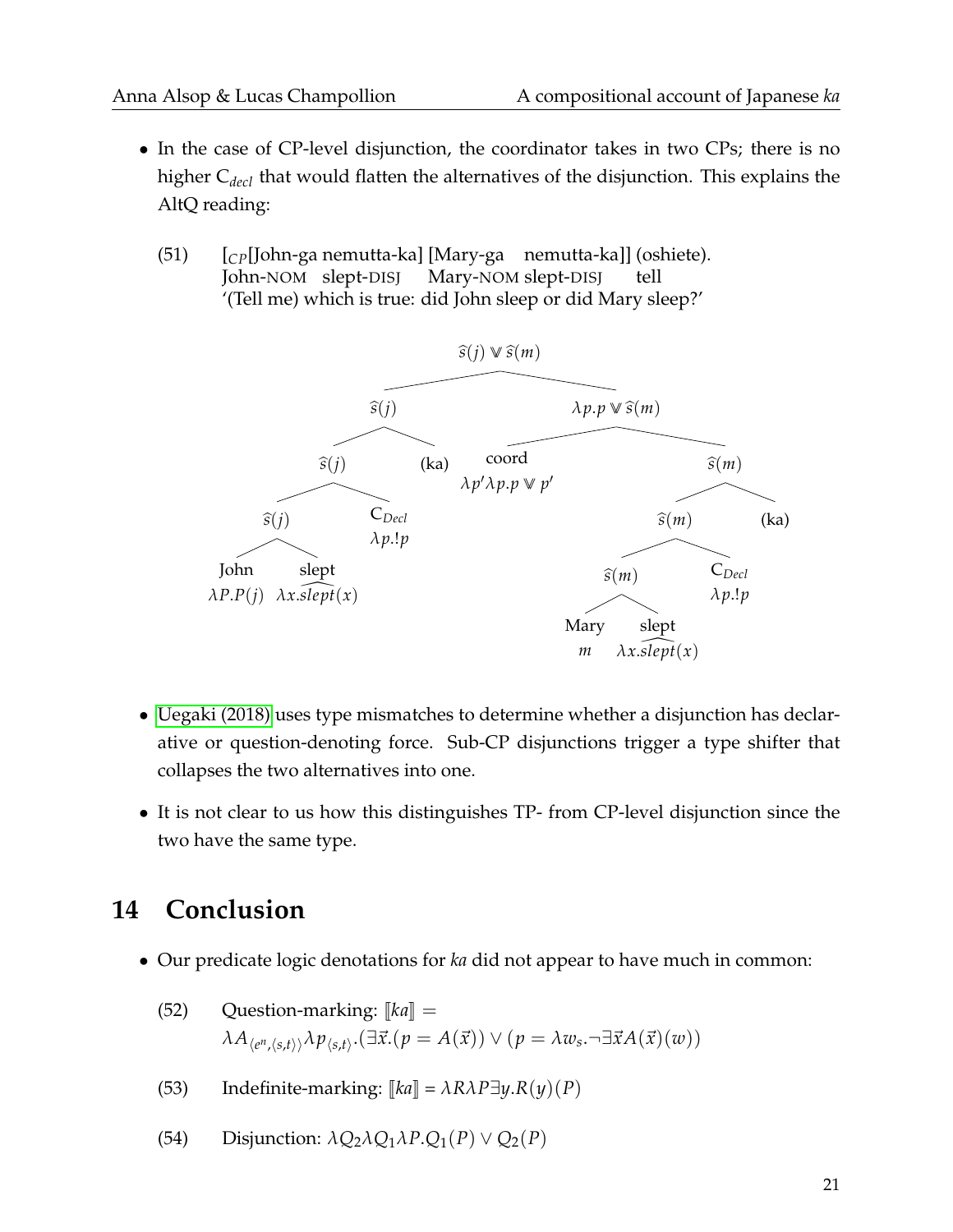- It is not obvious what the first has in common with the second and third.
- Our InqMG denotations for *ka* all contribute inquisitive meaning:
	- $(55)$  Question-marking:  $[[ka]] = \lambda P^n ? \exists \vec{x}. !P(\vec{x})$
	- (56) Indefinite-marking:  $\llbracket ka \rrbracket = \lambda R \lambda P \exists x. R(x) (P)$
	- (57) Disjunction:  $\llbracket \text{coord} \rrbracket = \lambda P_\tau \lambda Q_\tau \cdot P \cup Q$  (presence indicated by *ka* on the disjuncts)
- Recall that one can define  $\vee$  as  $\lambda p \lambda q$ . $p \cup q$  and  $\exists$  as  $\lambda P$ .  $\bigcup_x P(x)$ .
- So have we achieved a unified treatment?
- We have improved on the first part by making question-forming *ka* similar to the others in that they are now all defined in terms of union. This is in the spirit of InqSem.
- The remaining differences are due to two factors:
	- **–** In the case of disjunction, we may have two *ka* rather than one as one might expect from English. We have followed [Szabolcsi \(2015\)](#page-25-0) and assumed that there is underlyingly just one coordinator.
	- **–** For indefinites, we have generalized from the worst case: the nonlocal indefinite formation. But aside from this, even for simple cases, it does not seem easy to reuse the question-marking or disjunction entry without changes.
- Ordinary predicate logic does not allow us to even come up with a unified kernel for this multifunctional particle. Inquisitive semantics holds out the promise that this might be possible, and inquisitive Montague Grammar provides the resources for modeling nonlocal binding cases.
- The question whether a fully unified and compositionally explicit account in inquisitive semantics is possible remains open.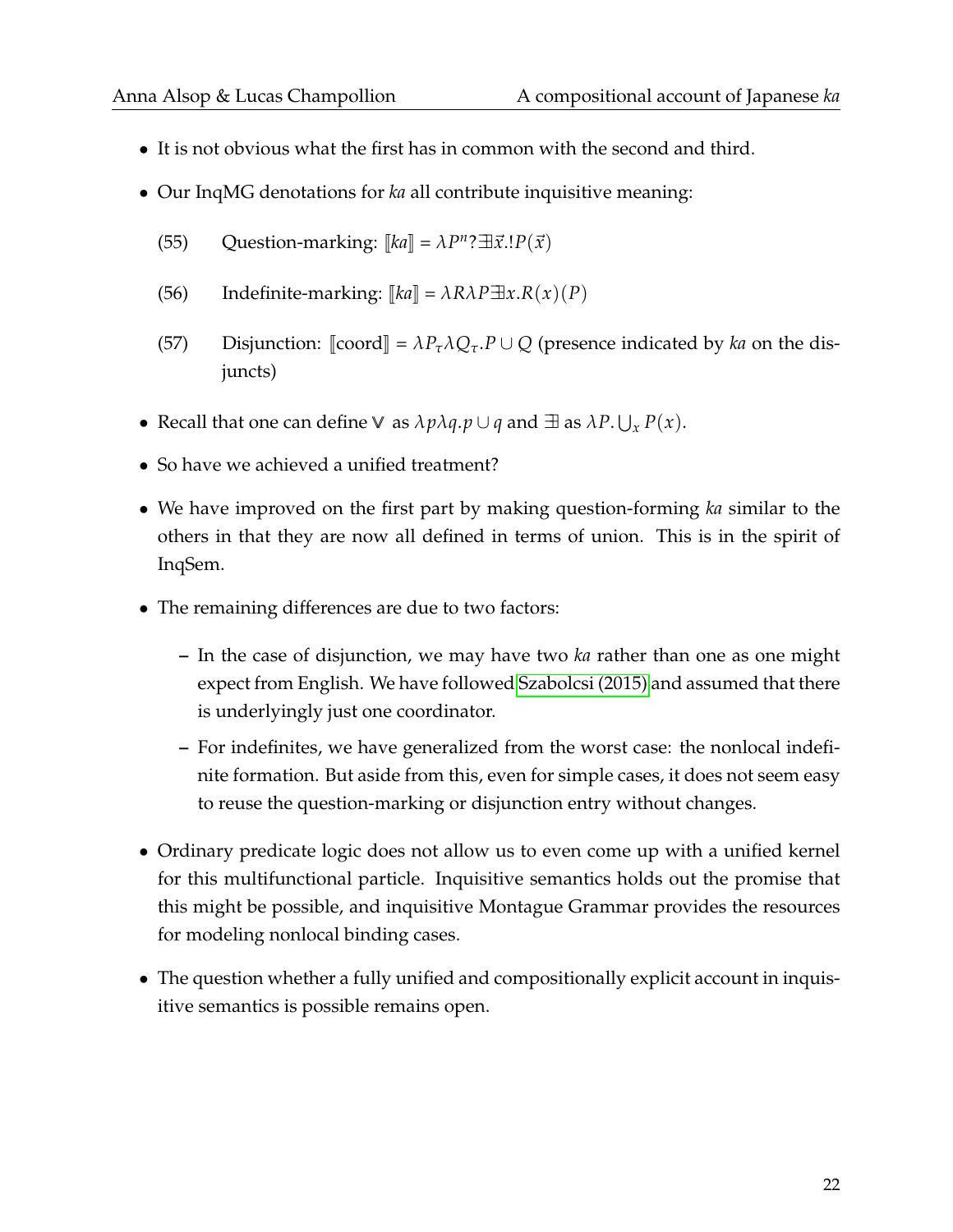### **15 Appendix**



<span id="page-22-0"></span>Figure 1: Predicate logic derivation of embedded scope reading for [\(15\)](#page-6-0)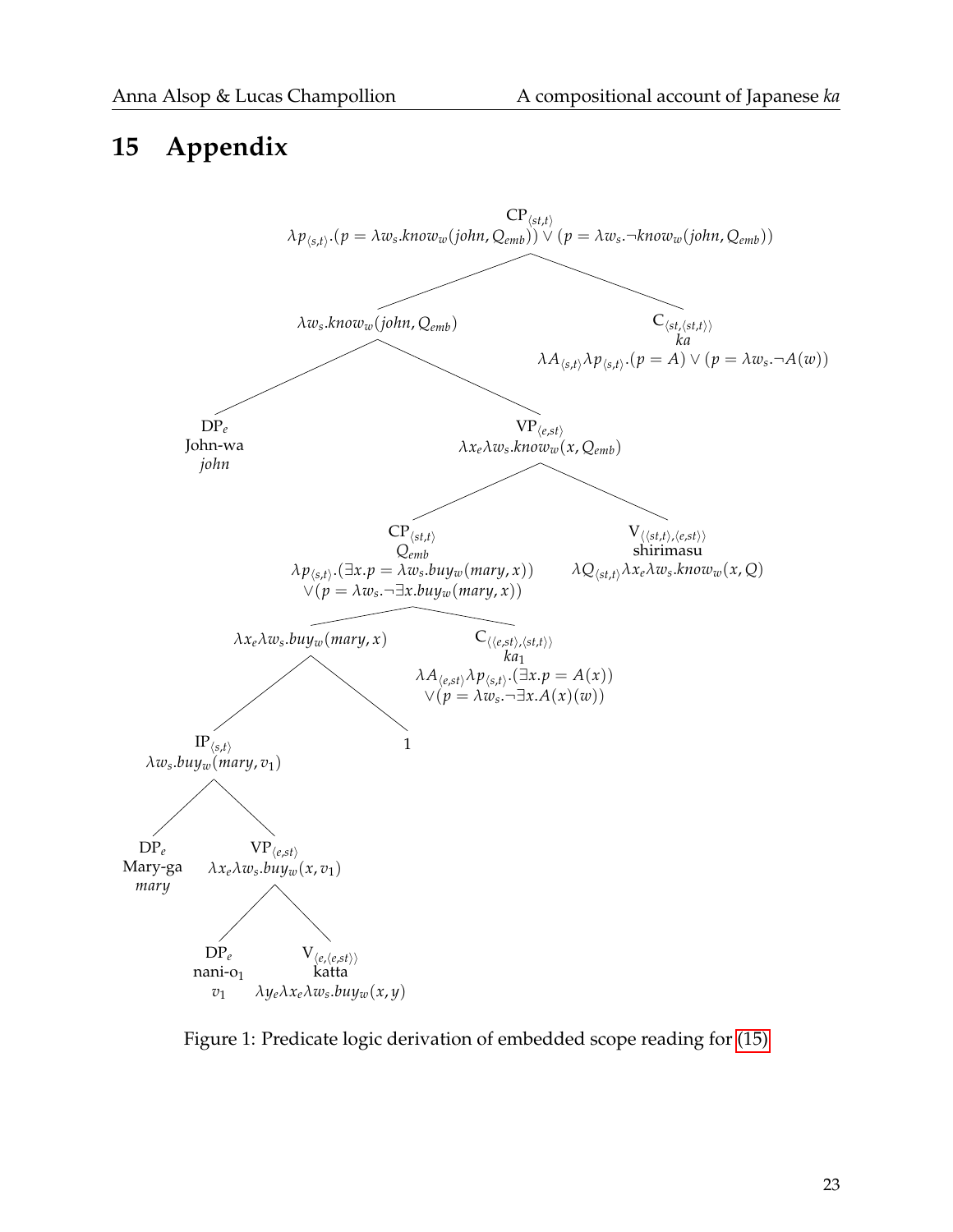

<span id="page-23-0"></span>Figure 2: Predicate logic derivation of matrix scope reading for [\(15\)](#page-6-0)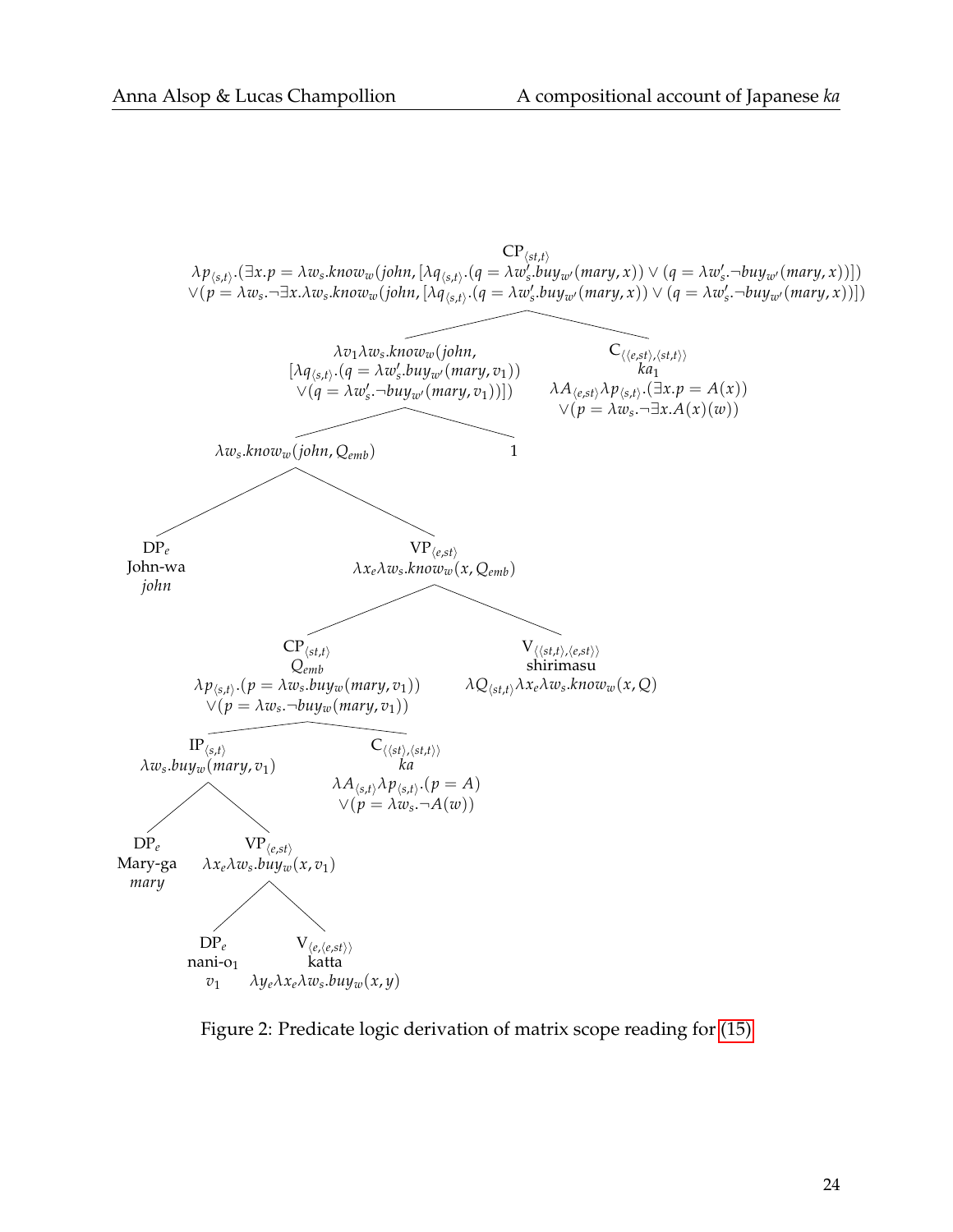## **References**

- <span id="page-24-9"></span>Baker, Carl Lee. 1970. Notes on the description of English questions: The role of an abstract question morpheme. *Foundations of Language* 6(2). 197–219. [http://www.jstor.org/](http://www.jstor.org/stable/25000451) [stable/25000451](http://www.jstor.org/stable/25000451).
- <span id="page-24-11"></span>Beck, Sigrid. 2006. Intervention effects follow from focus interpretation. *Natural Language Semantics* 14(1). 1–56. <https://doi.org/10.1007/s11050-005-4532-y>.
- <span id="page-24-14"></span>Ciardelli, Ivano. 2016. Lifting conditionals to inquisitive semantics. In Mary Moroney, Carol-Rose Little, Jacob Collard & Dan Burgdorf (eds.), *Semantics and Linguistic Theory (SALT) 26*, 732–752. Ithaca, NY: LSA & CLC Publications. [https://doi.org/10.3765/](https://doi.org/10.3765/salt.v26i0.3811) [salt.v26i0.3811](https://doi.org/10.3765/salt.v26i0.3811).
- <span id="page-24-0"></span>Ciardelli, Ivano, Jeroen Groenendijk & Floris Roelofsen. 2018. *Inquisitive semantics*. Vol. 6 (Oxford surveys in semantics and pragmatics). Oxford, UK: Oxford University Press.
- <span id="page-24-2"></span>Ciardelli, Ivano, Floris Roelofsen & Nadine Theiler. 2017. Composing alternatives. *Linguistics and Philosophy* 40(1). 1–36. <https://doi.org/10.1007/s10988-016-9195-2>.
- <span id="page-24-15"></span>Ciardelli, Ivano, Linmin Zhang & Lucas Champollion. 2018. Two switches in the theory of counterfactuals: a study of truth conditionality and minimal change. *Linguistics and Philosophy* 41(6). 577–621. <https://doi.org/10.1007/s10988-018-9232-4>.
- <span id="page-24-13"></span>Gallin, Daniel. 1975. *Intensional and higher-order modal logic, with applications to Montague semantics*. Vol. 19 (Mathematics Studies). Amsterdam, Netherlands & Oxford, UK: North Holland.
- <span id="page-24-5"></span>Hamblin, Charles J. 1973. Questions in Montague English. *Foundations of Language* 10(1). 41–53. <http://www.jstor.org/stable/25000703>.
- <span id="page-24-6"></span>Hirotani, Masako. 2003. Prosodic effects on the interpretation of Japanese wh-questions. In Luis Alonso-Ovalle (ed.), *University of massachusetts occasional papers*, vol. 27, 117– 137. Amherst, MA: Graduate Linguistic Student Association.
- <span id="page-24-4"></span>Hoji, Hajime. 1985. *Logical form constraints and configurational structures in Japanese*. Seattle, WA: University of Washington dissertation.
- <span id="page-24-10"></span>Karttunen, Lauri. 1977. Syntax and semantics of questions. *Linguistics and Philosophy* 1(1). 3–44. <https://doi.org/10.1007/bf00351935>.
- <span id="page-24-7"></span>Kitagawa, Yoshihisa. 2005. Prosody, syntax and pragmatics of wh-questions in Japanese. *English Linguistics* 22(2). 302–346. <https://doi.org/10.9793/elsj1984.22.302>.
- <span id="page-24-12"></span>Kotek, Hadas. 2014. *Composing questions*. Cambridge, MA: Massachusetts Institute of Technology dissertation. <https://hdl.handle.net/1721.1/93840>.
- <span id="page-24-8"></span>Kratzer, Angelika. 2005. Indefinites and the operators they depend on: From Japanese to Salish. In Gregory N. Carlson & Francis Jeffrey Pelletier (eds.), *Reference and quantification: The Partee effect*, 113–142. Stanford, CA: CSLI Publications.
- <span id="page-24-1"></span>Kratzer, Angelika & Junko Shimoyama. 2002. Indeterminate pronouns: The view from Japanese. In Yukio Otsu (ed.), *3rd Tokyo conference on psycholinguistics*, 1–25. [https :](https://doi.org/10.1007/978-3-319-10106-4_7) [//doi.org/10.1007/978-3-319-10106-4\\_7](https://doi.org/10.1007/978-3-319-10106-4_7).
- <span id="page-24-3"></span>Lasnik, Howard & Mamoru Saito. 1990. On the nature of proper government. In *Essays on restrictiveness and learnability*, vol. 20 (Studies in Natural Language and Linguistic Theory), chap. 10, 198–255. Dordrecht, Netherlands: Springer Netherlands. [https :](https://doi.org/10.1007/978-94-015-6859-3_10) [//doi.org/10.1007/978-94-015-6859-3\\_10](https://doi.org/10.1007/978-94-015-6859-3_10).